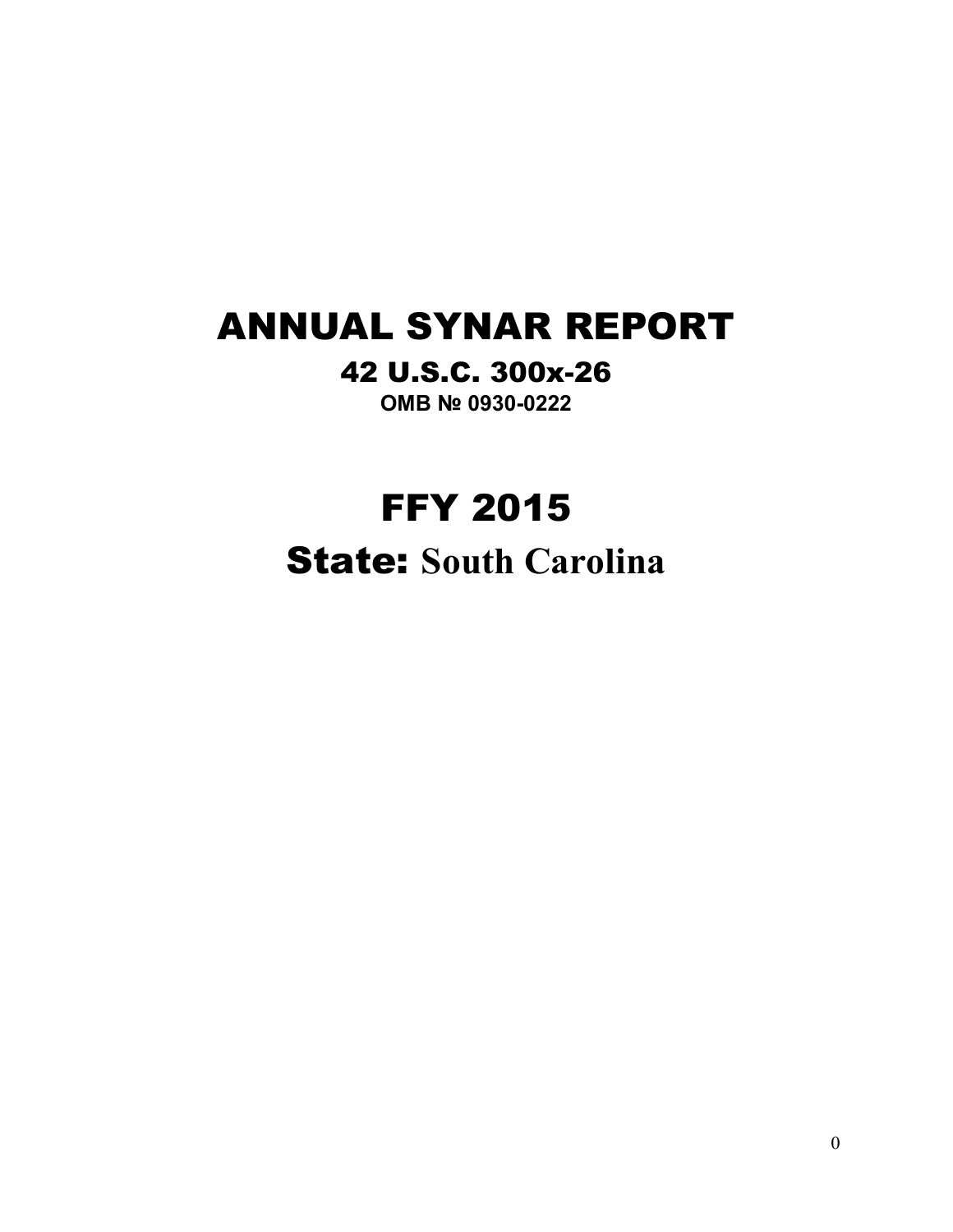### **Table of Contents**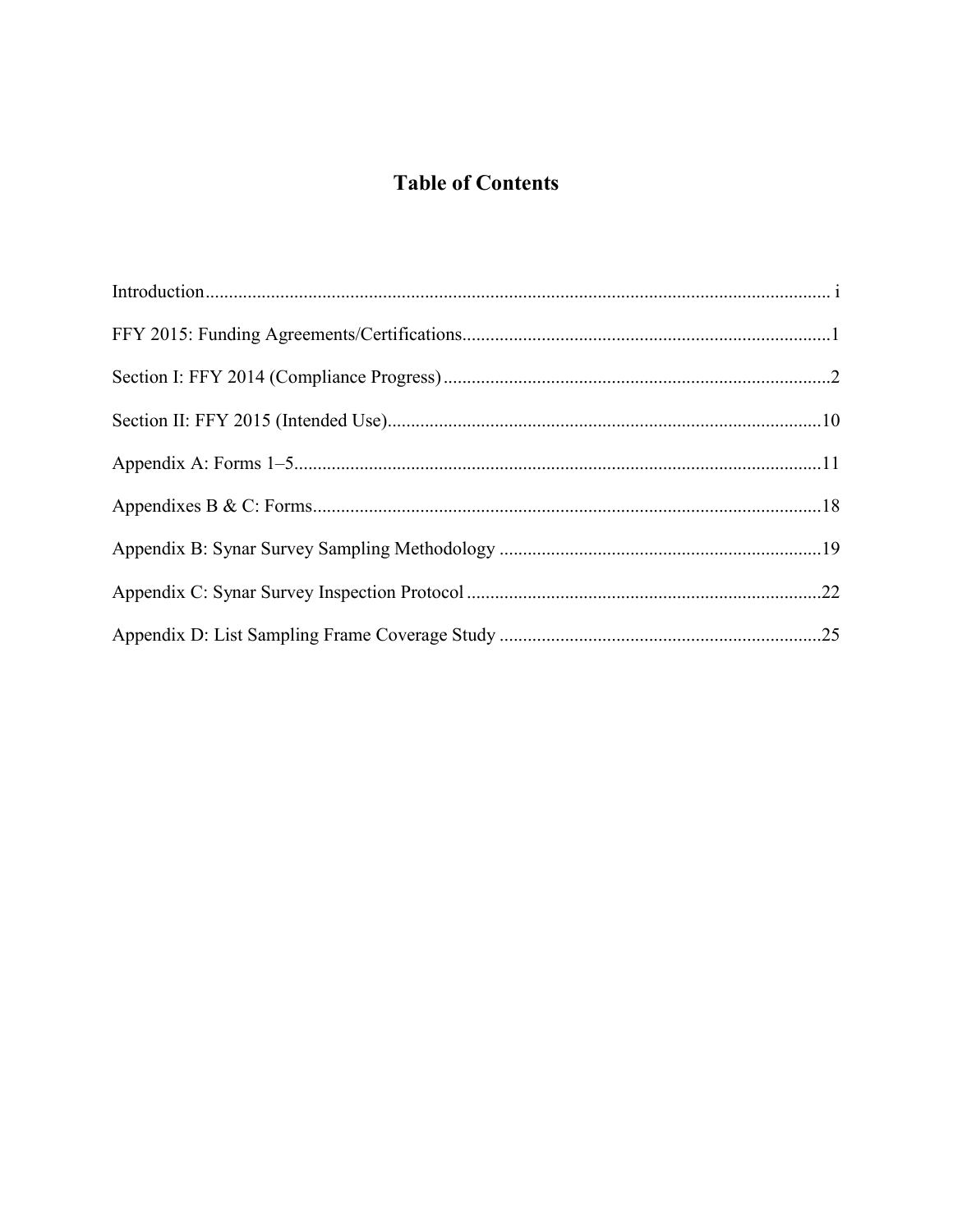#### OMB No. 0930-0222 Expiration Date: 05/31/2016

Public Burden Statement: An agency may not conduct or sponsor, and a person is not required to respond to, a collection of information unless it displays a currently valid OMB control number. The OMB control number for this project is 0930-0222. Public reporting burden for this collection of information is estimated to average 18 hours per respondent, per year, including the time for reviewing instructions, searching existing data sources, gathering and maintaining the data needed, and completing and reviewing the collection of information. Send comments regarding this burden estimate or any other aspect of this collection of information, including suggestions for reducing this burden, to SAMHSA Reports Clearance Officer, 1 Choke Cherry Road, Room 2-1057, Rockville, Maryland, 20857.

### **INTRODUCTION**

The Annual Synar Report (ASR) format provides the means for states to comply with the reporting provisions of the Public Health Service Act (42 U.S.C. 300x-26) and the Tobacco Regulation for the Substance Abuse Prevention and Treatment Block Grant (SABG) (45 C.F.R. 96.130 (e)).

#### **How the Synar report helps the Center for Substance Abuse Prevention**

In accordance with the tobacco regulations, states are required to provide detailed information on progress made in enforcing youth tobacco access laws (FFY 2014 Compliance Progress) and future plans to ensure compliance with the Synar requirements to reduce youth tobacco access rates (FFY 2015 Intended Use Plan). These data are required by 42 U.S.C. 300x-26 and will be used by the Secretary to evaluate state compliance with the statute. Part of the mission of the Center for Substance Abuse Prevention (CSAP) is to assist states<sup>1</sup> by supporting Synar activities and providing technical assistance helpful in determining the type of enforcement measures and control strategies that are most effective. This information is helpful to CSAP in improving technical assistance resources and expertise on enforcement efforts and tobacco control program support activities, including state Synar program support services, through an enhanced technical assistance program involving conferences and workshops, development of training materials and guidance documents, and onsite technical assistance consultation.

#### **How the Synar report can help states**

 $\overline{a}$ 

The information gathered for the Synar report can help states describe and analyze substate needs for program enhancements. These data can also be used to report to the state legislature and other state and local organizations on progress made to date in enforcing youth tobacco access laws when aggregated statistical data from state Synar reports can demonstrate to the Secretary the national progress in reducing youth tobacco access problems. This information will also provide Congress with a better understanding of state progress in implementing Synar, including state difficulties and successes in enforcing retailer compliance with youth tobacco access laws.

<sup>&</sup>lt;sup>1</sup>The term "state" is used to refer to all the states and territories required to comply with Synar as part of the Substance Abuse Prevention and Treatment Block Grant Program requirements (42 U.S.C. 300x-64 and 45 C.F.R. 96.121).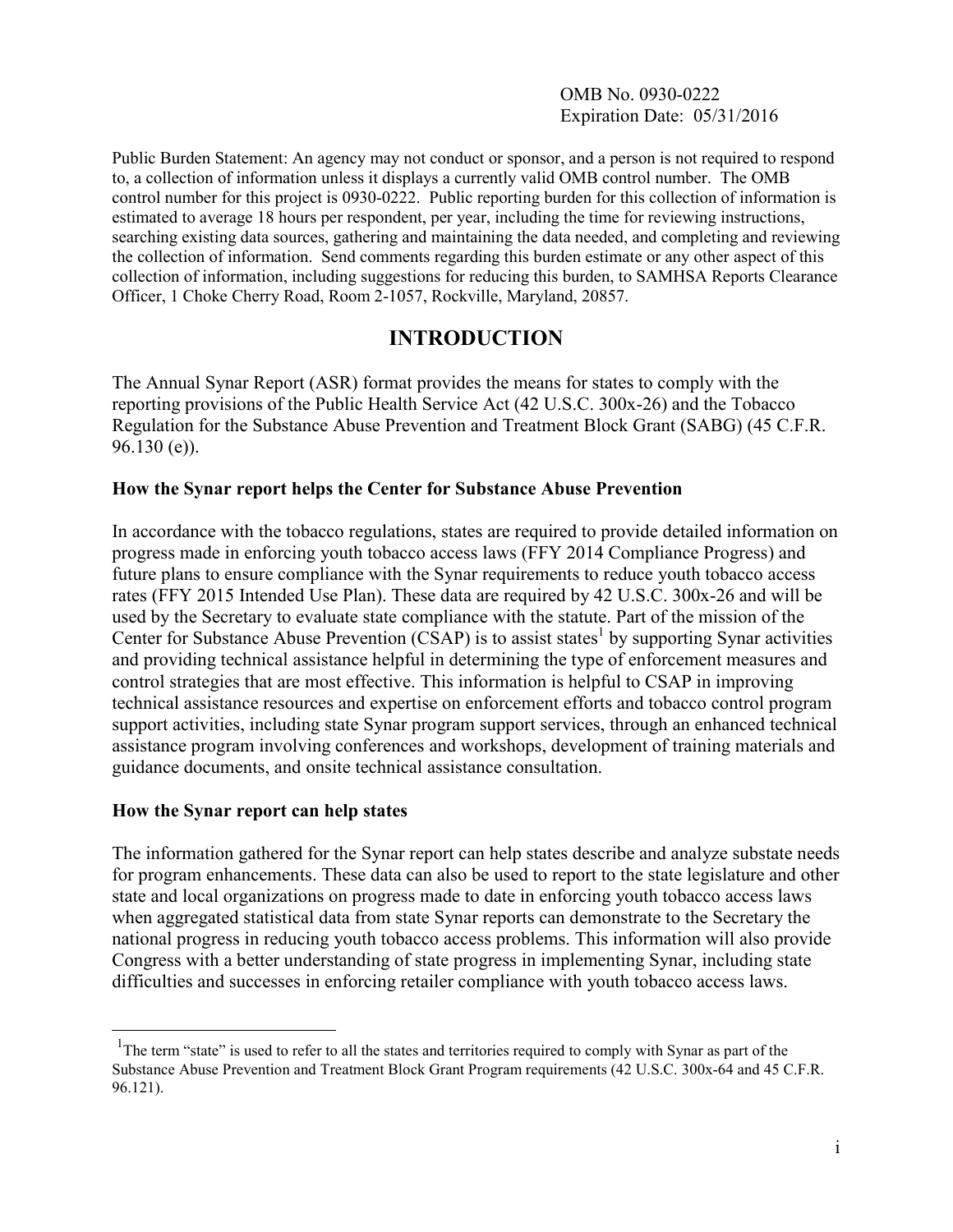#### **Getting assistance in completing the Synar report**

If you have questions about programmatic issues, you may call CSAP's Division of State Programs at (240) 276-2550 and ask for your respective State Project Officer, or contact your State Project Officer directly by telephone or email. If you have questions about fiscal or grants management issues, you may call the Grants Management Officer, Office of Financial Resources, Division of Grants Management, at (240) 276-1422.

#### **Where and when to submit the Synar report**

The ASR must be received by SAMHSA no later than December 31, 2014 and must be submitted in the format specified by these instructions**.** Use of the approved format will avoid delays in the review and approval process. The chief executive officer (or an authorized designee) of the applicant organization must sign page one of the ASR certifying that the state has complied with all reporting requirements.

The state must upload one copy of the ASR using the online WebBGAS (Block Grant Application System). In addition, the following items must be uploaded to WebBGAS:

- FFY 2015 Synar Survey Results: States that use the Synar Survey Estimation System (SSES) must upload one copy of SSES Tables 1–5 (in Excel) to WebBGAS. States that do not use SSES must upload one copy of ASR Forms 1, 4, and 5, and Forms 2 and 3, if applicable, (in Excel) to WebBGAS.
- Synar Inspection Form: States must upload one blank copy of the inspection form used to record the result of each Synar inspection.
- Synar Inspection Protocol: States must upload a copy of the protocol used to train inspection teams on conducting and reporting the results of the Synar inspections.

Each state SSA Director has been emailed a login ID and password to log onto the Synar section of the WebBGAS site.

Additionally, the state must submit one signed original of the report (including the signed Funding Agreements/Certifications), as well as one additional copy of the signed Funding Agreements/Certifications, to the Grants Management Officer at the address below:

Grants Management Officer Division of Grants Management Office of Financial Resources Substance Abuse and Mental Health Services Administration

#### **Regular Mail: Overnight Mail:**

1 Choke Cherry Road, Rm.7-1091 1 Choke Cherry Road, Rm.7-1091 Rockville, Maryland 20857 Rockville, Maryland 20850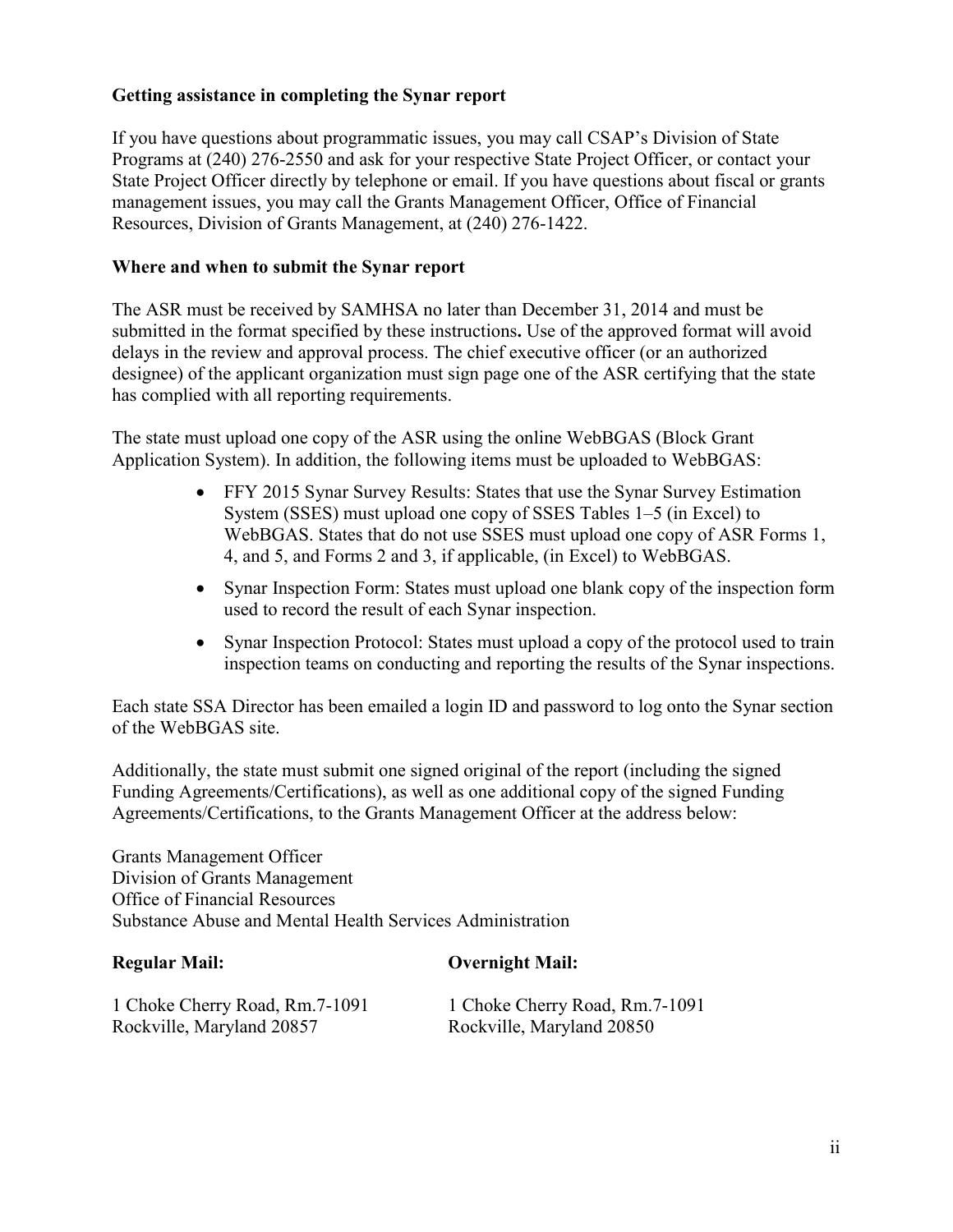### **FFY 2015: FUNDING AGREEMENTS/CERTIFICATIONS**

The following form must be signed by the Chief Executive Officer or an authorized designee and submitted with this application. Documentation authorizing a designee must be attached to the application.

#### **PUBLIC HEALTH SERVICES ACT AND SYNAR AMENDMENT**

42 U.S.C. 300x-26 requires each state to submit an annual report of its progress in meeting the requirements of the Synar Amendment and its implementing regulation (45 C.F.R. 96.130) to the Secretary of the Department of Health and Human Services. By signing below, the chief executive officer (or an authorized designee) of the applicant organization certifies that the state has complied with these reporting requirements and the certifications as set forth below.

#### **SYNAR SURVEY SAMPLING METHODOLOGY**

The state certifies that the Synar survey sampling methodology on file with the Center for Substance Abuse Prevention and submitted with the Annual Synar Report for FFY 2015 is up-to-date and approved by the Center for Substance Abuse Prevention.

#### **SYNAR SURVEY INSPECTION PROTOCOL**

The state certifies that the Synar Survey Inspection Protocol on file with the Center for Substance Abuse Prevention and submitted with the Annual Synar Report for FFY 2015 is up-to-date and approved by the Center for Substance Abuse Prevention.

#### **State: South Carolina**

**Name of Chief Executive Officer or Designee: Mr. Bob Toomey**

**Signature of CEO or Designee: Provided signed copy in mail**

**Title:** Executive Director **Date Signed:** 1217/14

**If signed by a designee, a copy of the designation must be attached.**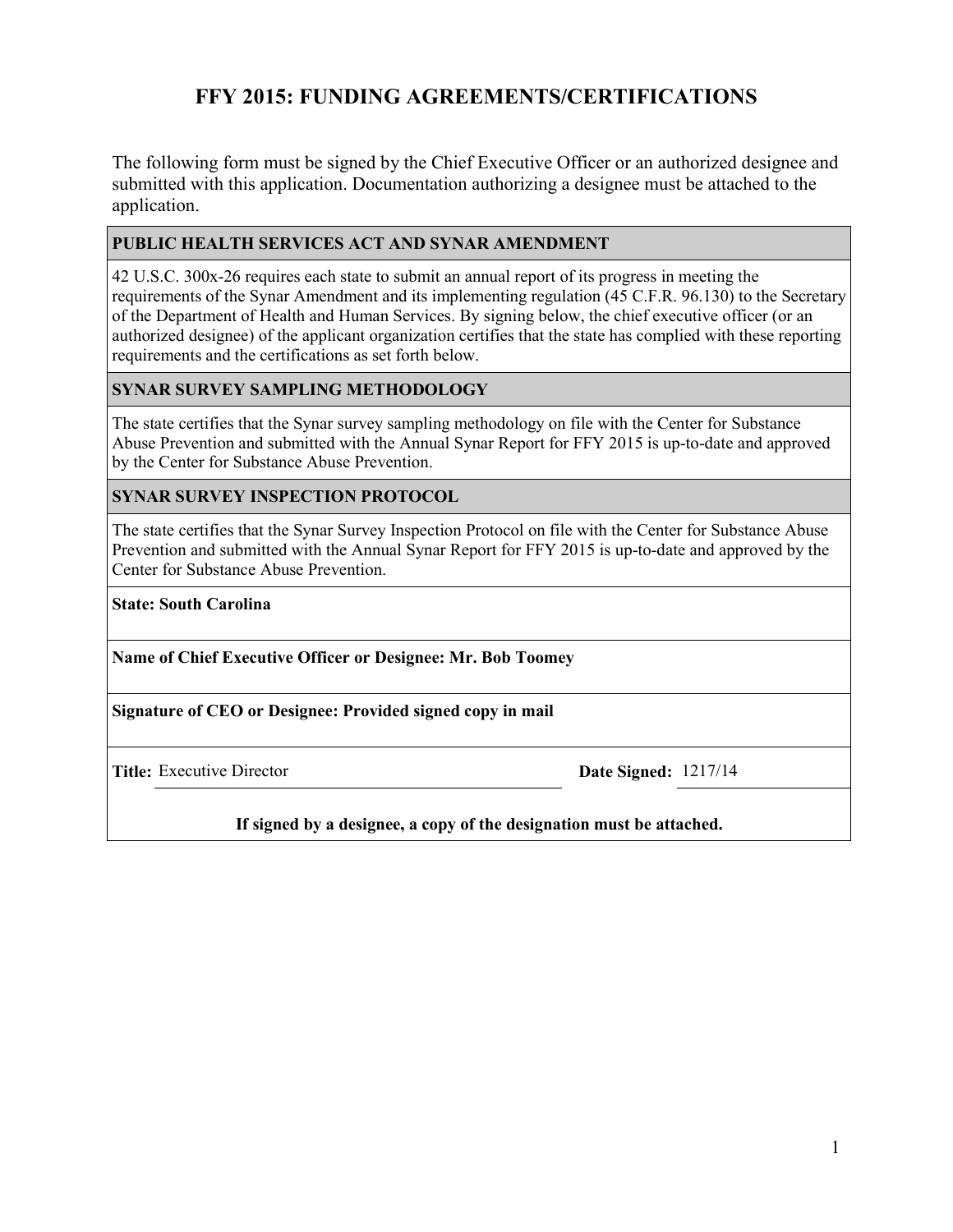### **SECTION I: FFY 2014 (Compliance Progress)**

#### **YOUTH ACCESS LAWS, ACTIVITIES, AND ENFORCEMENT**

42 U.S.C. 300x-26 requires the states to report information regarding the sale/distribution of tobacco products to individuals under age 18.

- **1. Please indicate any changes or additions to the state tobacco statute(s) relating to youth access since the last reporting year. If any changes were made to the state law(s) since the last reporting year, please attach a photocopy of the law to the hard copy of the ASR and also upload a copy of the state law to WebBGAS.** *(see 42 U.S.C. 300x-26).*
	- **a. Has there been a change in the minimum sale age for tobacco products?**

| If Yes, current minimum age: $\Box$ 19 $\Box$ 20 $\Box$ 21 |  |  |  |
|------------------------------------------------------------|--|--|--|
|------------------------------------------------------------|--|--|--|

**b. Have there been any changes in state law that impact the state's protocol for conducting** *Synar inspections?*

 $\Box$  Yes  $\boxtimes$  No

*If Yes, indicate change. (Check all that apply.)*

Changed to require that law enforcement conduct inspections of tobacco outlets Changed to make it illegal for youth to possess, purchase or receive tobacco

Changed to require ID to purchase tobacco

Other change(s) *(Please describe.)*

**c. Have there been any changes in state law that impact the following?**

| Licensing of tobacco vendors $\Box$ Yes $\boxtimes$ No |                           |  |
|--------------------------------------------------------|---------------------------|--|
| Penalties for sales to minors                          | $\Box$ Yes $\boxtimes$ No |  |
| Vending machines                                       | $\Box$ Yes $\Box$ No      |  |

**2. Describe how the Annual Synar Report** *(see 45 C.F.R. 96.130(e))* **and the state Plan** *(see 42 U.S.C. 300x-51)* **were made public within the state prior to submission of the ASR.**  *(Check all that apply.)*

Placed on file for public review

Posted on a state agency Web site *(Please provide exact Web address and the date when the FFY 2015 ASR was posted to this Web address.) FFY 2015 was posted on 12/19/2014 at http://daodas.state.sc.us/*

Notice published in a newspaper or newsletter

 $\Box$  Public hearing

Announced in a news release, a press conference, or discussed in a media interview

Distributed for review as part of the SABG application process

 $\Box$  Distributed through the public library system

 $\Box$  Published in an annual register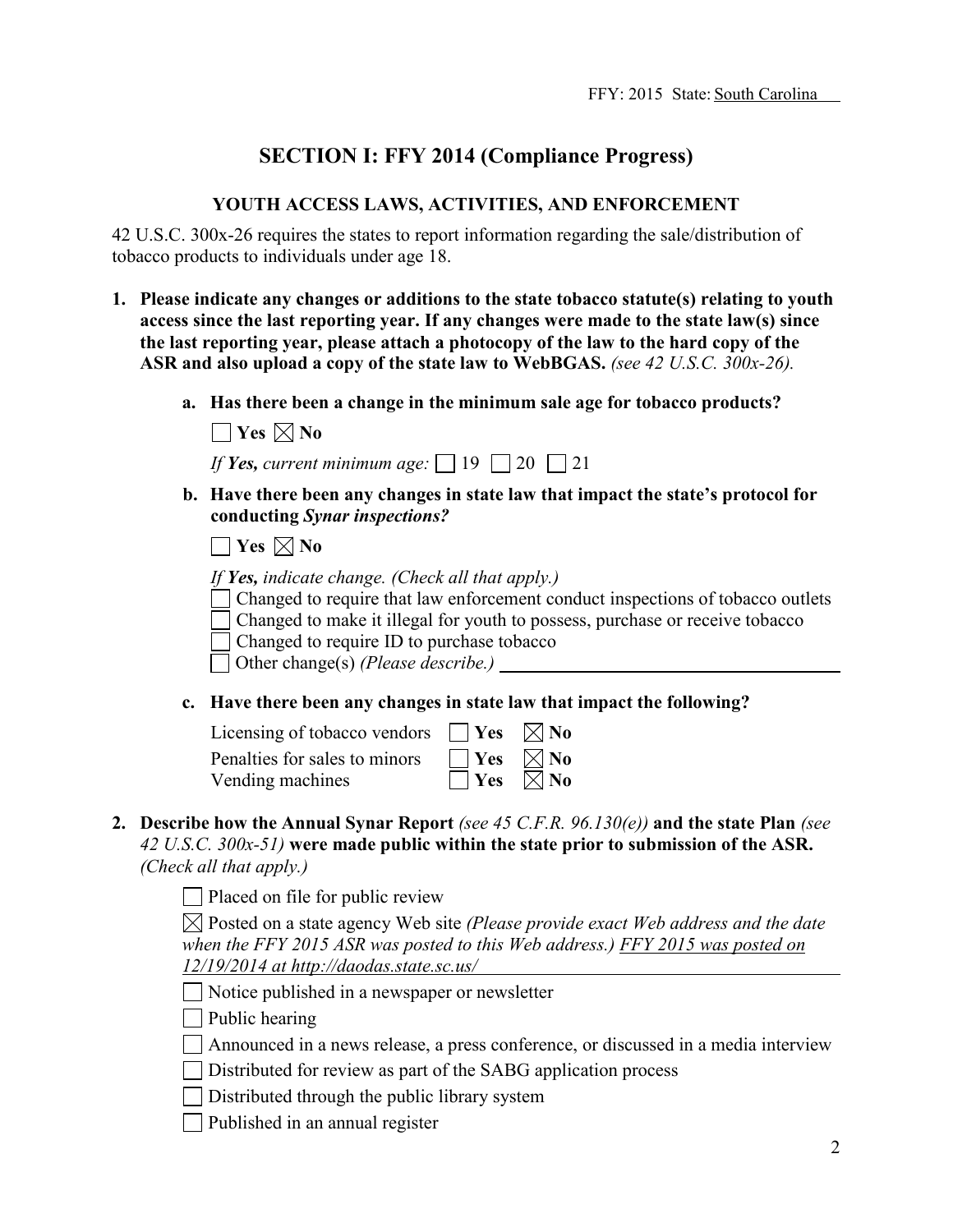Other *(Please describe.)* 

- **3. Identify the following agency or agencies** *(see 42 U.S.C. 300x-26 and 45 C.F.R. 96.130).*
	- **a. The state agency (ies)** *designated by the Governor for oversight of the Synar requirements:*

*Department of Alcohol and Other Drug Abuse Services*

Has this changed since last year's Annual Synar Report?

 $\Box$  Yes  $\boxtimes$  No

**b. The state agency(ies)** *responsible for conducting random, unannounced Synar inspections:*

*Department of Alcohol and Other Drug Abuse Services*

Has this changed since last year's Annual Synar Report?

 $\Box$  Yes  $\boxtimes$  No

**c. The state agency(ies)** *responsible for enforcing youth tobacco access law(s): South Carolina Law Enforcement Division*

Has this changed since last year's Annual Synar Report?

 $\Box$  Yes  $\boxtimes$  No

- **4. Identify the following agencies and describe their relationship with the agency responsible for the oversight of the Synar requirements.**
	- **a. Identify the state agency responsible for tobacco prevention activities (the agency that receives the Centers for Disease Control and Prevention's National Tobacco Control Program funding).** Department of Health and Environmental Control
	- **b. Has the responsible agency changed since last year's Annual Synar Report?**  $\Box$  Yes  $\boxtimes$  No
	- **c. Describe the coordination and collaboration that occur between the agency responsible for tobacco prevention and the agency responsible for oversight of the Synar requirements.** *(Check all that apply.)* **The two agencies**
		- $\Box$  Are the same

Have a formal written memorandum of agreement

 $\boxtimes$  Have an informal partnership

 $\Box$  Conduct joint planning activities

 $\boxtimes$  Combine resources

Have other collaborative arrangement(s) *(Please describe.) Serve on multiple tobacco and other drug-related committees and coalitions together.*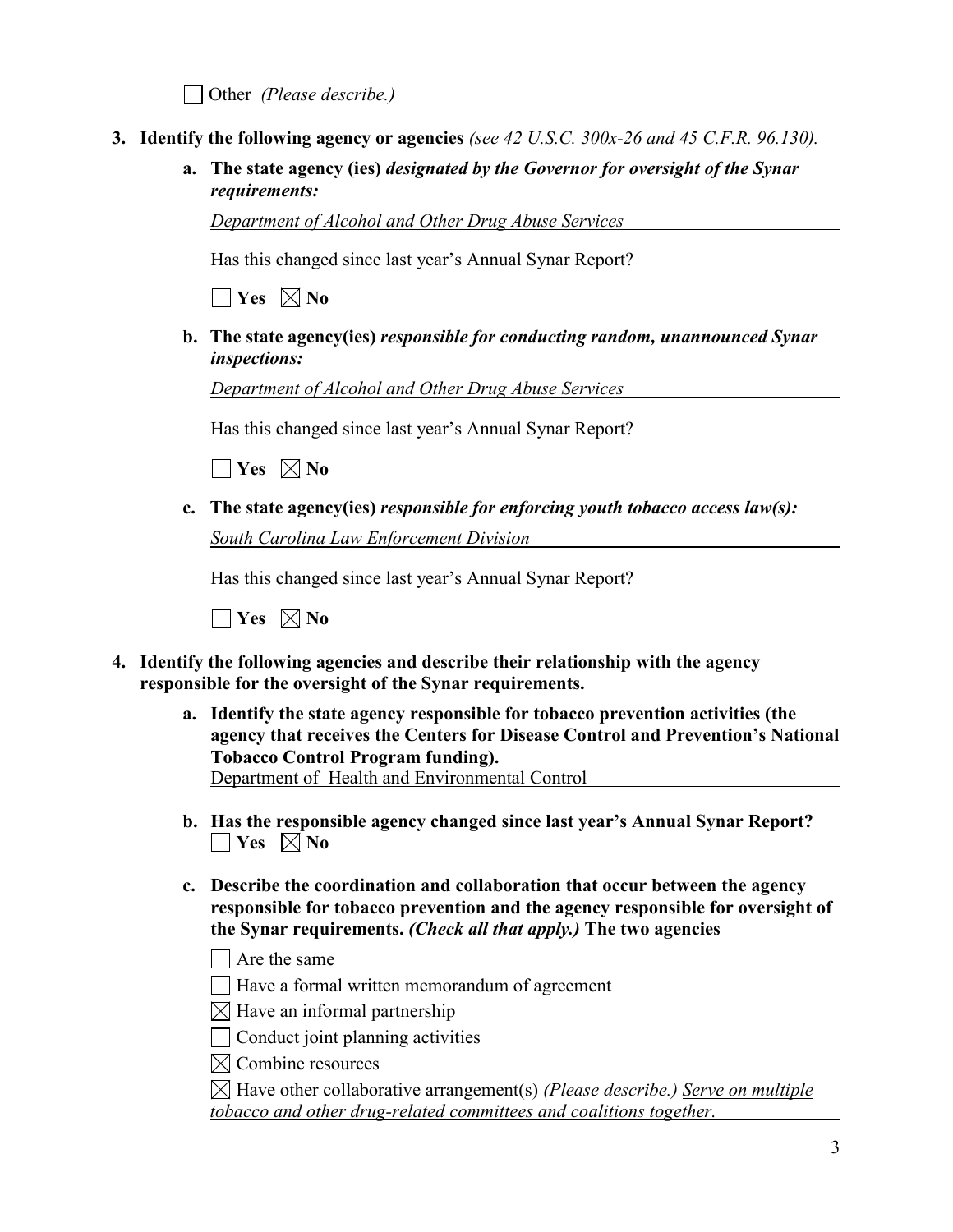- **d. Identify the state agency responsible for enforcing the youth access and advertising restrictions in the Family Smoking Prevention and Tobacco Control Act (the agency that is under contract to the Food and Drug Administration's Center for Tobacco Products (FDA/CTP)).** Department of Alcohol and Other Drug Abuse Services*\_\_\_\_\_\_\_\_\_\_\_\_\_\_\_\_\_\_\_\_\_\_\_*
- **e. Has the responsible agency changed since last year's Annual Synar Report?**  $\Box$  Yes  $\boxtimes$  No
- **f. Describe the coordination and collaboration that occur between the agency contracted with the FDA to enforce federal youth tobacco access laws and the agency responsible for oversight of the Synar requirements.** *(Check all that apply.)* **The two agencies:**
	- $\boxtimes$  Are the same
	- Have a formal written memorandum of agreement
	- $\Box$  Have an informal partnership
	- $\Box$  Conduct joint planning activities

Combine resources

Have other collaborative arrangement(s) *(Please describe.)* 

- **g. Does the state use data from the FDA enforcement inspections for Synar survey reporting?**   $\Box$  Yes  $\boxtimes$  No
- **5. Please answer the following questions regarding the state's activities to enforce the state's youth access to tobacco law(s) in FFY 2014** *(see 42 U.S.C. 300x-26 and 45 C.F.R. 96.130(e)).*
	- **a. Which one of the following describes the enforcement of state youth access to tobacco laws carried out in your state?** *(Check one category only.)*
		- $\Box$  Enforcement is conducted exclusively by local law enforcement agencies.

Enforcement is conducted exclusively by state agency (ies).

 $\boxtimes$  Enforcement is conducted by both local *and* state agencies.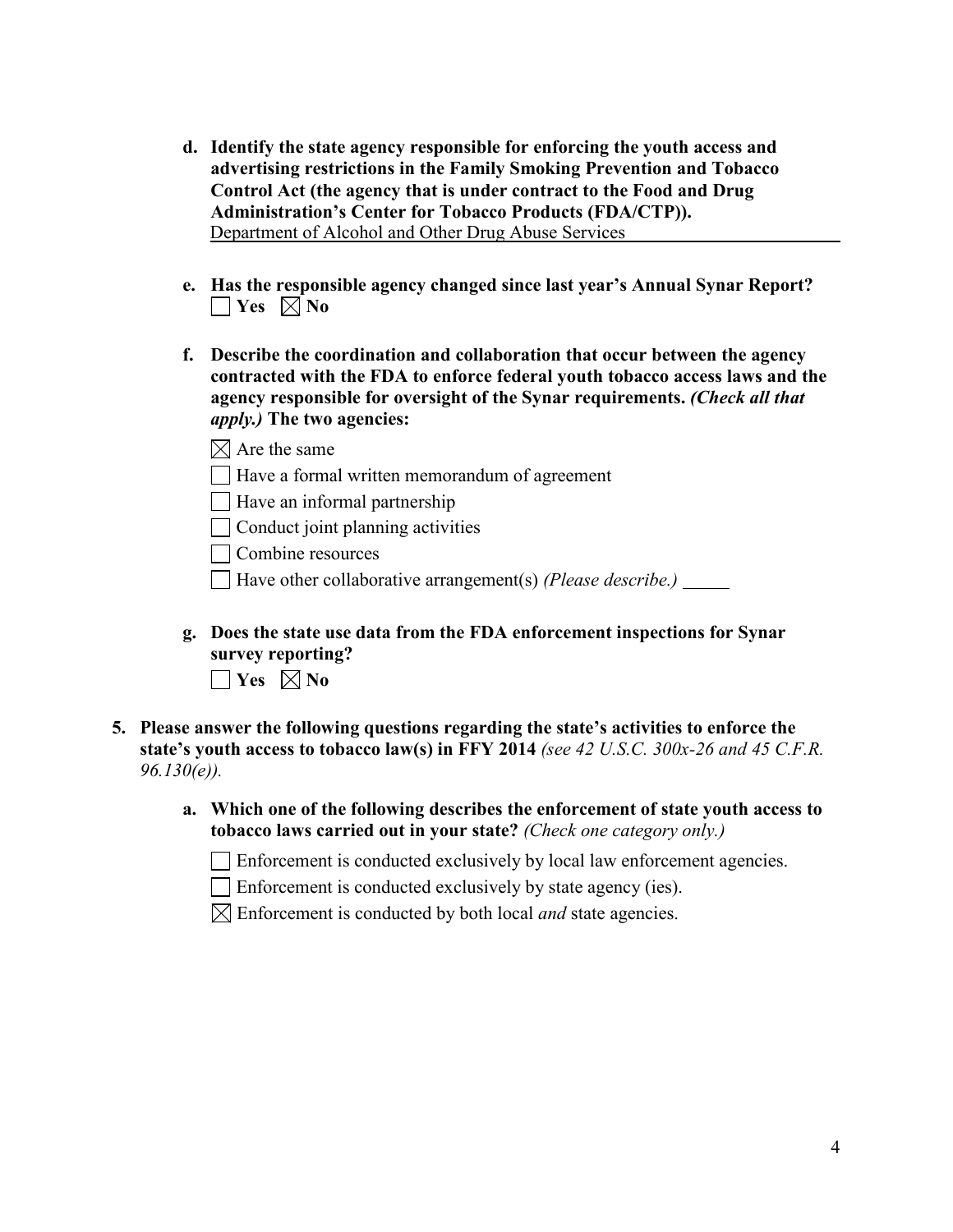**b. The following items concern penalties imposed for all violations of state youth access to tobacco laws by LOCAL AND/OR STATE LAW ENFORCEMENT AGENCIES (this does not include enforcement of federal youth tobacco access laws). Please fill in the number requested. If state law does not allow for an item, please mark "NA" (not applicable). If a response for an item is unknown, please mark "UNK." The chart must be filled in completely.**

| <b>PENALTY</b>                                                        | <b>OWNERS</b> | <b>CLERKS</b> | <b>TOTAL</b>   |
|-----------------------------------------------------------------------|---------------|---------------|----------------|
| Number of citations issued                                            |               | 95            | 95             |
| Number of fines assessed                                              |               | 41            | 4 <sub>1</sub> |
| Number of permits/licenses suspended                                  |               |               |                |
| Number of permits/licenses revoked                                    |               |               |                |
| Other (Please describe.)<br>SC does not have a tobacco retail license | n/a           | n/a           | n/a            |

- **c. Which one of the following best describes the level of enforcement of state youth access to tobacco laws carried out in your state?** *(Check one category only.)*
	- Enforcement is conducted only at those outlets randomly selected for the Synar survey.
	- $\boxtimes$  Enforcement is conducted only at a subset of outlets not randomly selected for the Synar survey.

Enforcement is conducted at a combination of outlets randomly selected for the Synar survey and outlets not randomly selected for the Synar survey.

**d. Did every tobacco outlet in the state receive at least one compliance check that included enforcement of the state youth tobacco access law(s) in the last year?**

 $\Box$  Yes  $\boxtimes$  No

- **e. What additional activities are conducted in your state to support enforcement and compliance with state youth tobacco access law(s)?** *(Check all that apply.)* 
	-
	- $\boxtimes$  Merchant education and/or training
	- $\Box$  Incentives for merchants who are in compliance (e.g., nonenforcement compliance checks in which compliant retailers are given positive reinforcement and noncompliant retailers are warned about youth access laws)
	- $\boxtimes$  Community education regarding youth access laws
	- $\boxtimes$  Media use to publicize compliance inspection results
	- $\boxtimes$  Community mobilization to increase support for retailer compliance with youth access laws
	- Other activities *(Please list.)*

*Briefly describe all checked activities:*

Merchant education and/or training: DAODAS is heavily involved with merchant education in South Carolina. The Palmetto Retailer Education Program (PREP) was developed nine years ago and is a Department of Revenue-approved merchant education program. It is the only approved merchant education program in the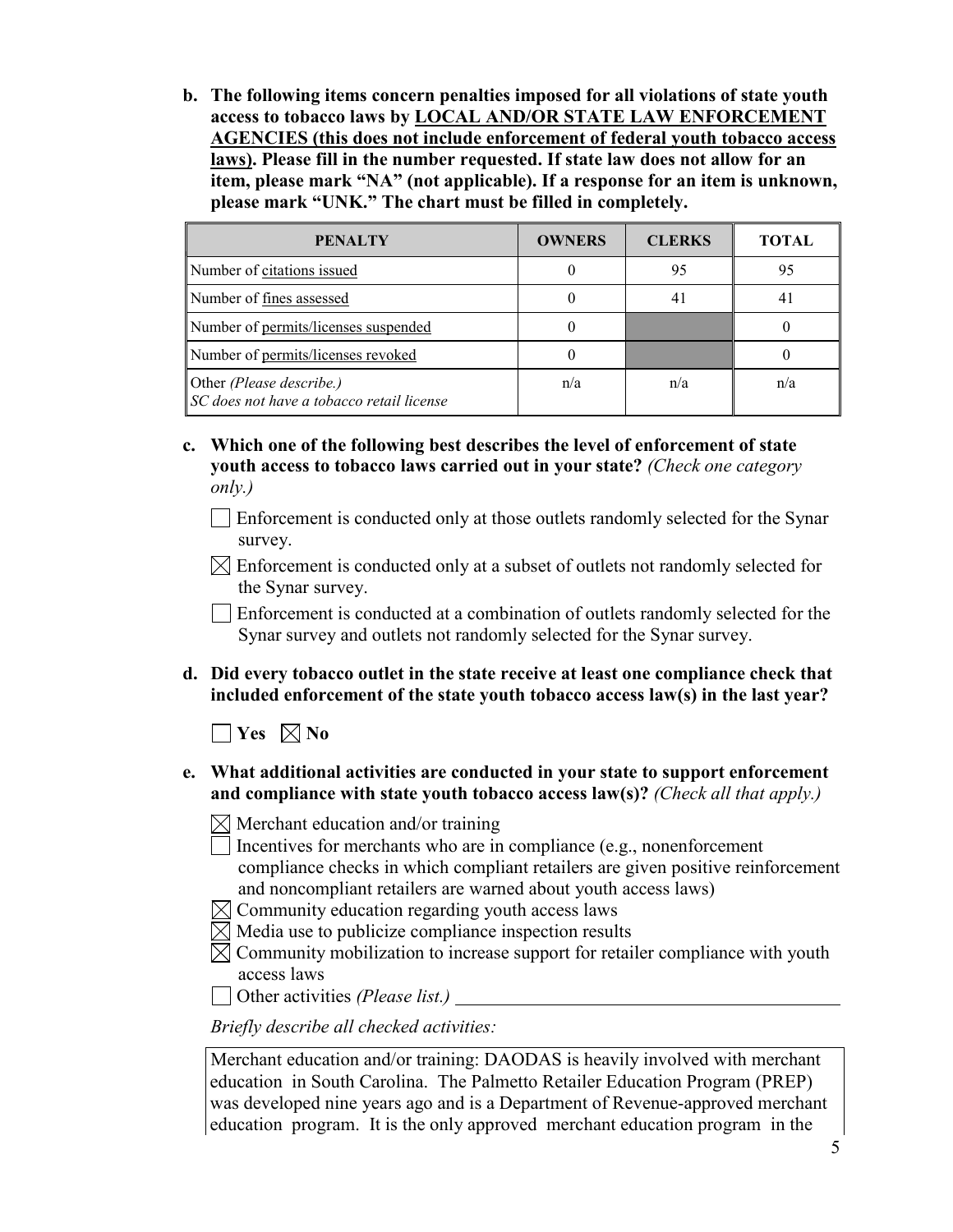state that includes tobacco content. DAODAS supported its development and initial dissemination to all of the county alcohol and drug abuse authorities and now coordinates its implementation including:

--keeping a state registry of trained merchants

--sending out certification cards to merchants who complete the program

--maintaining a PREP website (www.prepmerchanted.org)

--printing a statewide PREP brochure

--keeping a schedule of training offerings in the counties on the website

--funding improvements to the training materials, including video portions that clearly state the laws and demonstrate purchase scenarios

--maintaining a listing of licensed PREP trainers

--serving as a central repository from which the counties access PREP materials like the participant handbooks (quality control)

--tracking participant test scores

--rewarding counties for reaching large numbers of merchants with PREP through the Synar Tobacco Enforcement Partnerships (STEP) incentive funds

This unified branding for merchant education in our state is an important step forward. There were 1,678 merchants trained in PREP in State FY14. The retail community has been very encouraging of these efforts.

Community education regarding youth access laws: Activity in this area peaked in 2006 due to the passage of the Youth Access to Tobacco Prevention Act of 2006. County authorities presented to many audiences, handed out thousands of fliers with the new penalties, and took part in hundreds of meetings with law enforcement, school personnel, and magistrates regarding how to best educate youth and offer appropriate education programs for those who were cited. While the amount of tobacco-specific education has lessened due to the law being more than five years old, there is still a great deal of attention being paid to its implementation by local law enforcement, schools, and the courts. DAODAS' county system is one of the primary providers of tobacco education classes for youth who are charged. (A class can be taken in lieu of a fine.)

Media use to publicize compliance inspection results: Media activities were conducted by county authorities and community organizations throughout the state focused specifically on the sale of tobacco products to minors.

Community mobilization to increase support for retailer compliance with youth access laws: DAODAS supports a comprehensive compliance-check process outside of the Synar inspection process that includes pre-notification, regular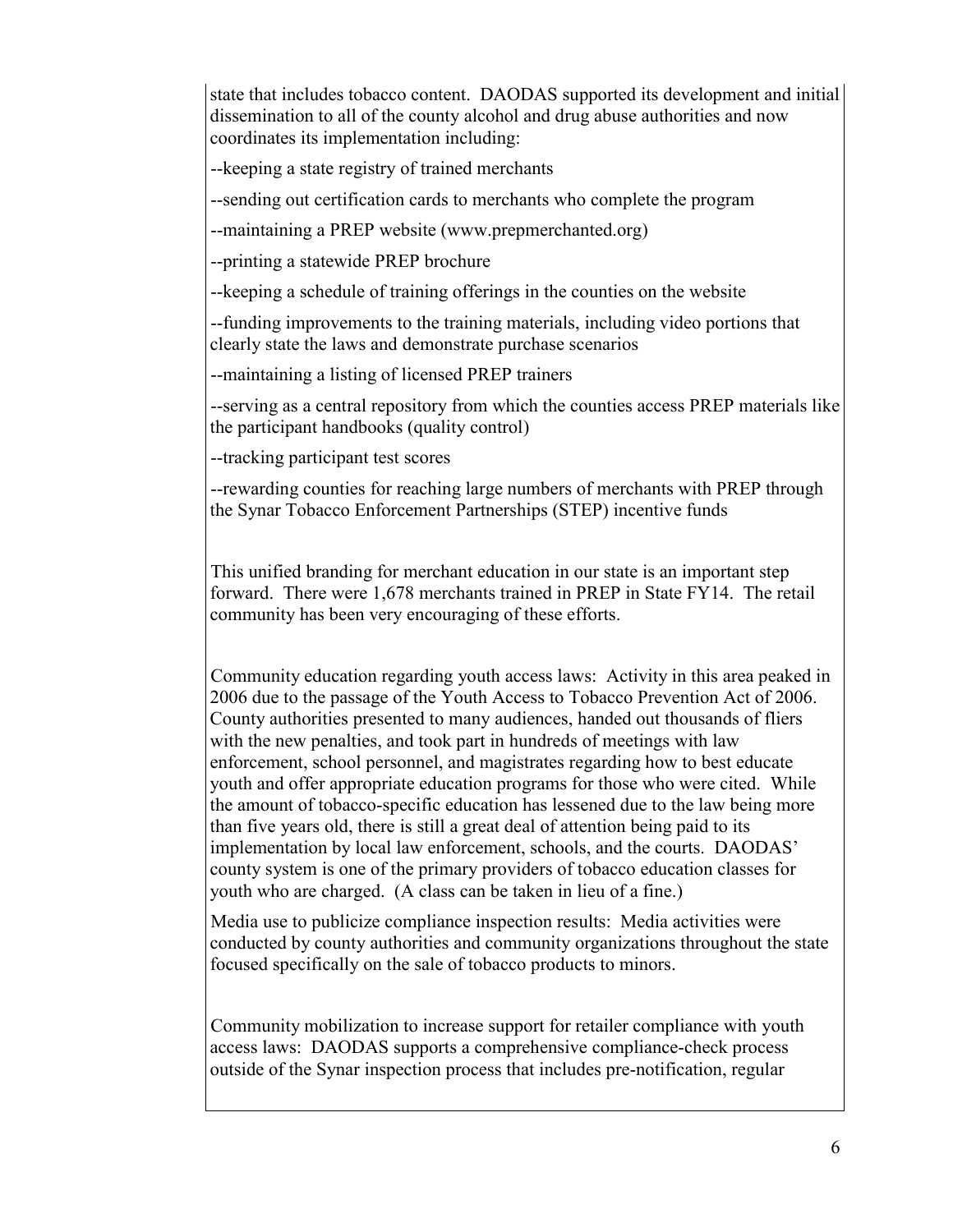enforcement with penalties, and appropriate follow-up, analysis and improvement. Pre-notification refers to creating a general awareness of impending enforcement operations among the retail communities, but does not mean that specific times or dates are provided to merchants. There is no pre-notification used during the Synar process.

All 33 county authorities were required in FFY 2014, as a part of the contract between DAODAS and each county AOD authority, to implement tobacco compliance checks in at least one area of the county. DAODAS has mandated a standardized compliance check form for all checks conducted by county AOD authorities. This database allows DAODAS to keep a record of compliance rates by area, type of store, demographics of buyer, demographics of seller, etc.

DAODAS is making a concerted effort to support local efforts to increase enforcement. DAODAS has asked its subcontractor, the Pacific Institute for Research and Evaluation (PIRE), to use its expertise in supporting the statewide Alcohol Enforcement Team effort and apply those best practices to tobacco enforcement. PIRE will work most with those counties with the highest sales rates and those that have yet to achieve consistent enforcement in an effort to drive down the state sales rates even further. One method to achieve this was to develop a tobacco education and enforcement training for local officers in South Carolina. As seen in alcohol enforcement, officers' enthusiasm for enforcing a set of laws increases dramatically when they are educated about the issue and understand the law, something often not addressed previously in their academy training. One pilot training was held in 2010 and training was held in FFY 2013 as well. No training was requested in FFY 2014 but it is expected that there will be some interest in another training in the next fiscal year.

STEP: This initiative started in June 2006. STEP encompasses the Synar study, the state coverage study, the tobacco compliance checks required of the counties, and the STEP incentive funds. The STEP incentives are a system through which counties can earn points for conducting tobacco prevention activities. The more point they earn, the greater the portion of the STEP incentive funds at the end of the year.

Counties earn points for:

-serving people in merchant education

-doing tobacco compliance checks

-informing state Synar staff of new tobacco outlets as they open

-getting local law enforcement to sign onto multi-juridictional law enforcement agreements around tobacco

The state has created a formula for each of these components, and the staff track the points as counties send in documentation regarding these activities.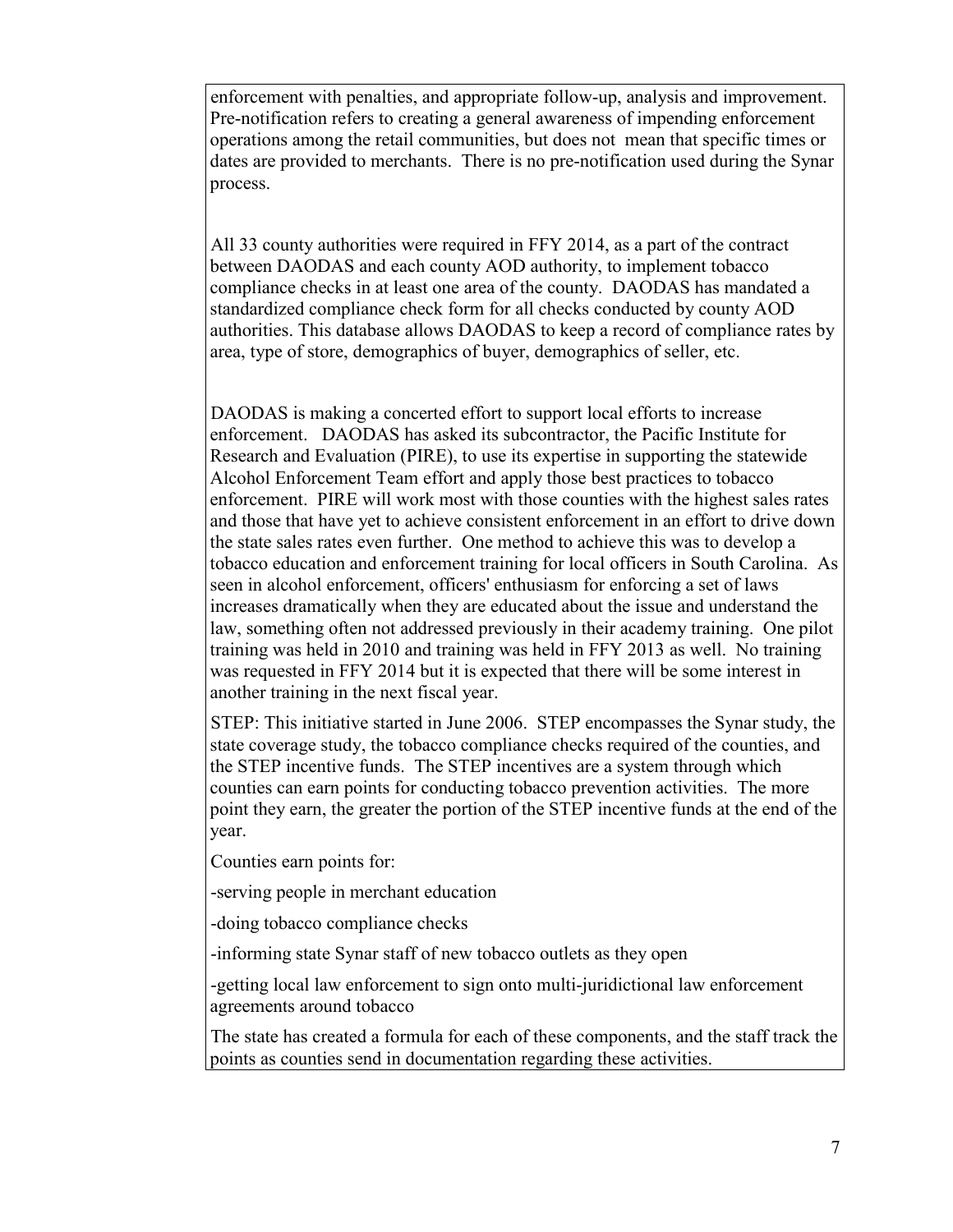**f. Are citations or warnings issued to retailers or clerks who sell tobacco to minors for inspections that are part of the Synar survey?**

 $\Box$  Yes  $\Box$  No

*If "Yes" to 5f, please describe the state's procedure for minimizing risk of bias to the survey results from retailers alerting each other to the presence of the survey teams:*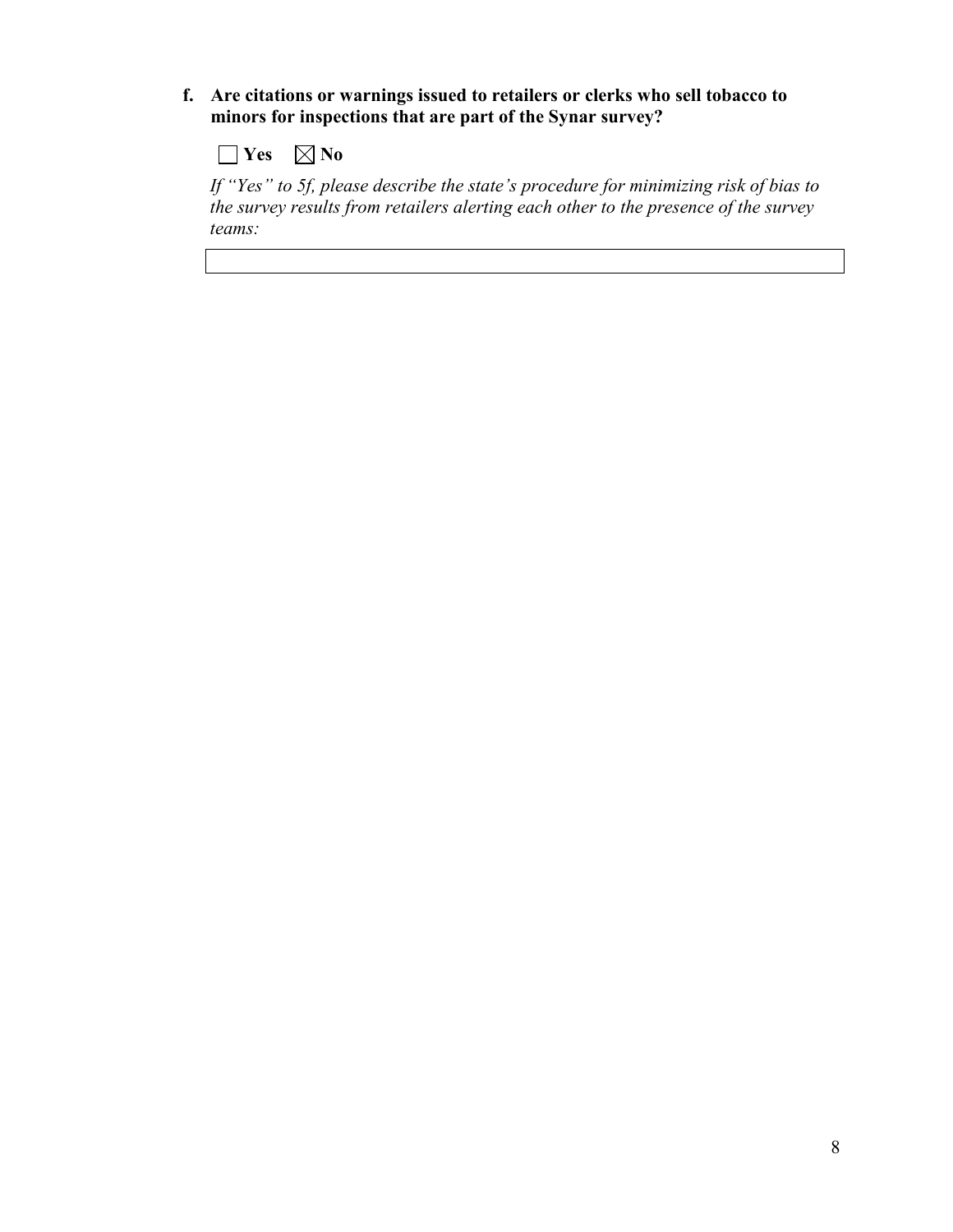#### **SYNAR SURVEY METHODS AND RESULTS**

The following questions pertain to the survey methodology and results of the Synar survey used by the state to meet the requirements of the Synar Regulation in FFY 2014 (see 42 U.S.C. 300x-26 and 45 C.F.R. 96.130).

#### **6. Has the sampling methodology changed from the previous year?**

 $\boxtimes$  **Yes**  $\Box$  **No** 

*The state is required to have an approved up-to-date description of the Synar sampling methodology on file with CSAP. Please submit a copy of your Synar Survey Sampling Methodology (Appendix B). If the sampling methodology changed from the previous reporting year, these changes must be reflected in the methodology submitted.*

- **7. Please answer the following questions regarding the state's annual random, unannounced inspections of tobacco outlets** *(see 45 C.F.R. 96.130(d)(2)).*
	- **a. Did the state use the optional Synar Survey Estimation System (SSES) to analyze the Synar survey data?**

 $\boxtimes$  Yes  $\Box$  No

*If Yes, attach SSES summary tables 1, 2, 3, and 4 to the hard copy of the ASR and upload a copy of SSES tables 1–5 (in Excel) to WebBGAS. Then go to Question 8. If No, continue to Question 7b.*

**b. Report the weighted and unweighted Retailer Violation Rate (RVR) estimates, the standard error, accuracy rate (number of eligible outlets divided by the total number of sampled outlets), and completion rate (number of eligible outlets inspected divided by the total number of eligible outlets).**

**Unweighted RVR**

**Weighted RVR**

**Standard error (s.e.) of the (weighted) RVR**

**Fill in the blanks to calculate the right limit of the right-sided 95% confidence interval.**

|                        | $+$ (1.645 $\times$ | <b>RVR Estimate</b> plus (1.645 times Standard Error) equals Right Limit |  |
|------------------------|---------------------|--------------------------------------------------------------------------|--|
| Accuracy rate          |                     |                                                                          |  |
| <b>Completion rate</b> |                     |                                                                          |  |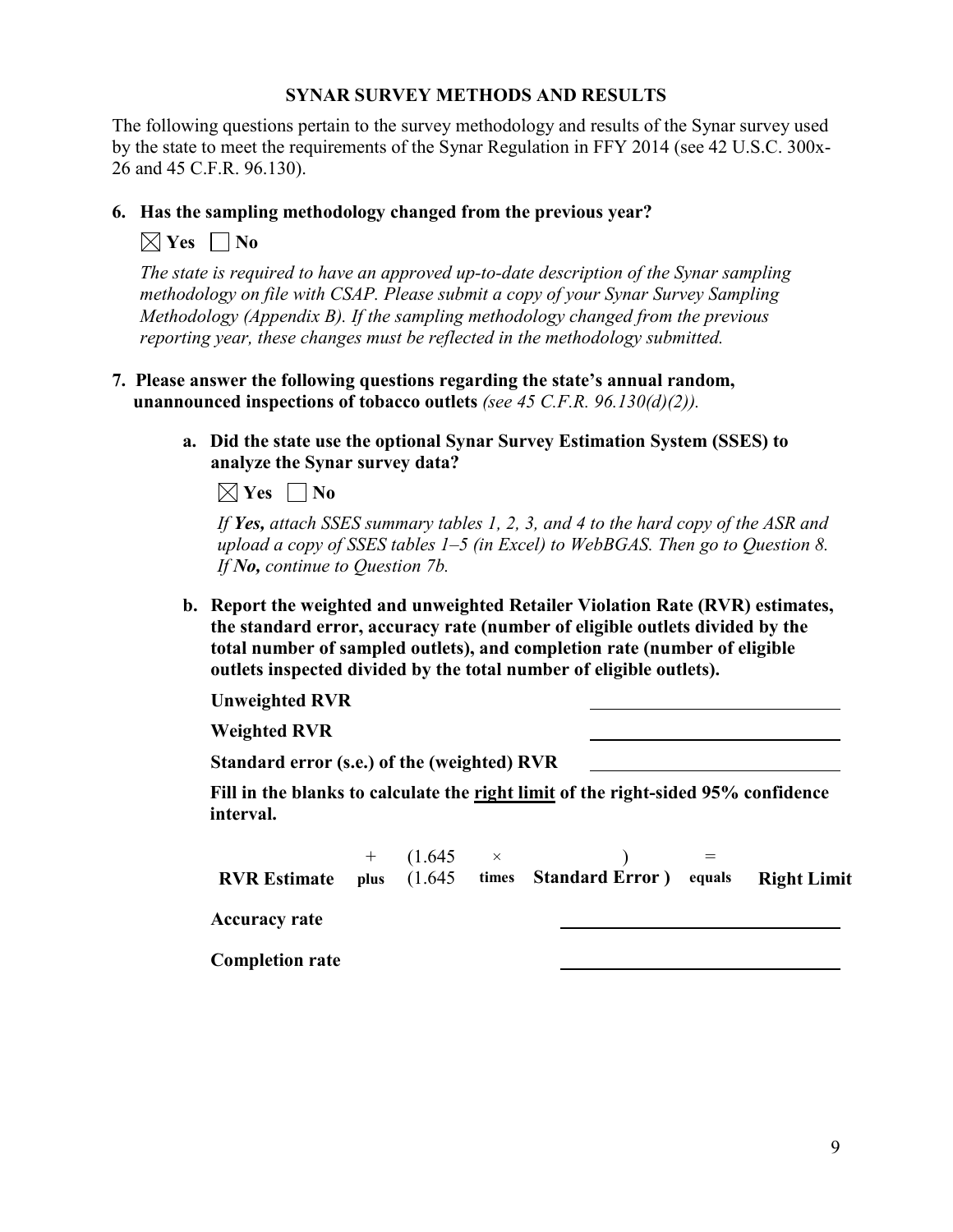| c. Fill out Form 1 in Appendix A (Forms 1–5). (Required regardless of the sample |
|----------------------------------------------------------------------------------|
| design.)                                                                         |

| d. How were the (weighted) RVR estimate and its standard error obtained? |
|--------------------------------------------------------------------------|
| (Check the one that applies.)                                            |

Form 2 (Optional) in Appendix A (Forms 1–5) *(Attach completed Form 2.)*

Other *(Please specify. Provide formulas and calculations or attach and explain the program code and output with description of all variable names.)*

#### **e. If stratification was used, did any strata in the sample contain only one outlet or cluster this year?**

| $\Box$ Yes $\Box$ No $\Box$ No stratification                             |  |
|---------------------------------------------------------------------------|--|
| If Yes, explain how this situation was dealt with in variance estimation. |  |

### **f. Was a cluster sample design used?**

### **Yes No**

*If Yes, fill out and attach Form 3 in Appendix A (Forms 1–5), and answer the following question.*

*If No, go to Question 7g.*

**Were any certainty primary sampling units selected this year?** 

 $\Box$  Yes  $\Box$  No

*If Yes, explain how the certainty clusters were dealt with in variance estimation*.

#### **g. Report the following outlet sample sizes for the Synar survey.**

|                                                                                                                                                   | <b>Sample Size</b> |
|---------------------------------------------------------------------------------------------------------------------------------------------------|--------------------|
| <b>Effective sample size</b> (sample size needed to meet the SAMHSA precision<br>requirement assuming simple random sampling)                     |                    |
| <b>Target sample size</b> (the product of the effective sample size and the design<br>effect)                                                     |                    |
| <b>Original sample size</b> (inflated sample size of the target sample to counter the<br>sample attrition due to ineligibility and noncompletion) |                    |
| <b>Eligible sample size</b> (number of outlets found to be eligible in the sample)                                                                |                    |
| <b>Final sample size</b> (number of eligible outlets in the sample for which an<br>inspection was completed)                                      |                    |

**h. Fill out Form 4 in Appendix A (Forms 1–5).**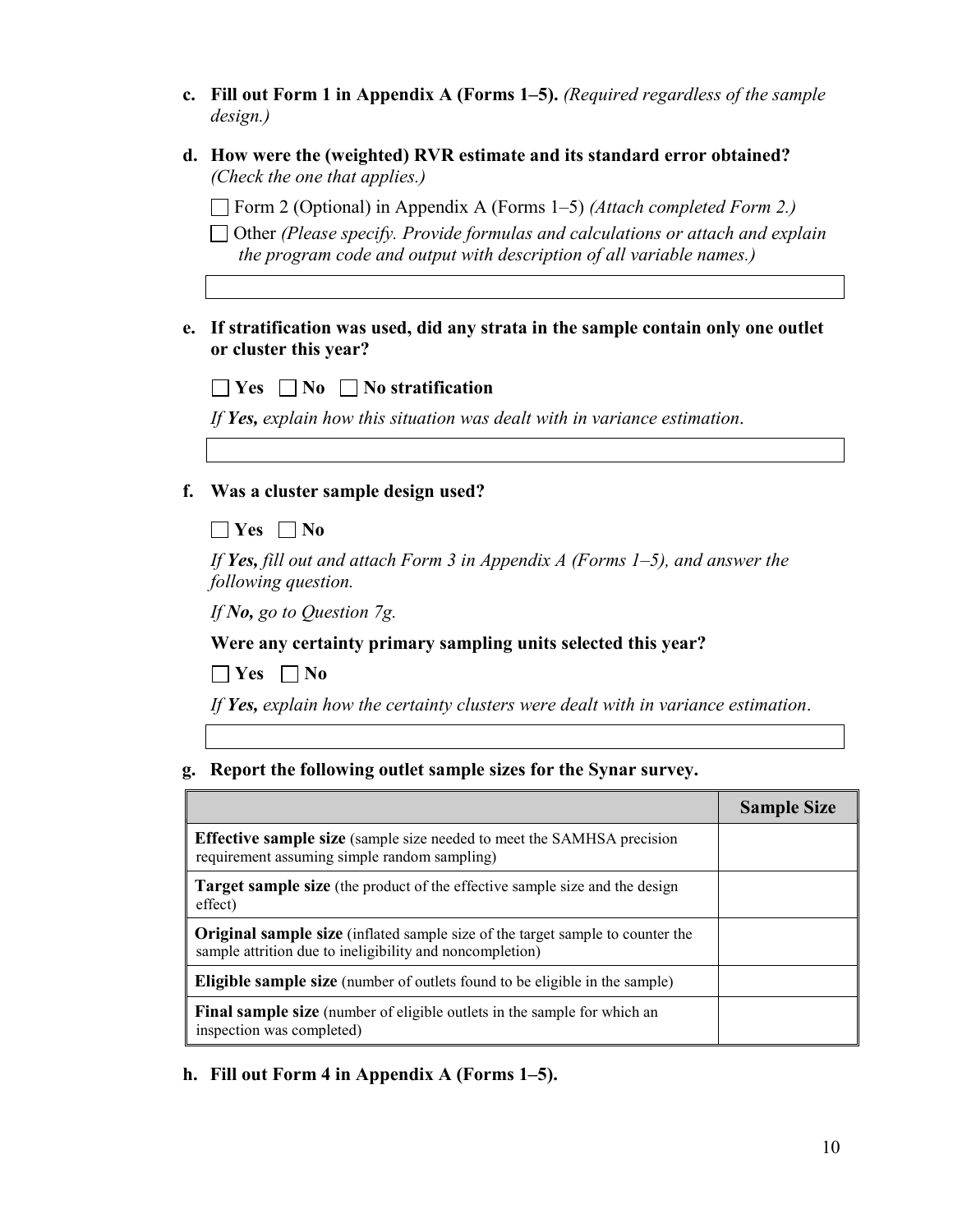#### **8. Did the state's Synar survey use a list frame?**

 $\boxtimes$  Yes  $\Box$  No

*If Yes, answer the following questions about its coverage.*

- **a. The calendar year of the latest frame coverage study: 2012**
- **b. Percent coverage from the latest frame coverage study: 95.4%**
- **c. Was a new study conducted in this reporting period?**

 $\Box$ **Yes**  $\boxtimes$  No

*If Yes, please complete Appendix D (List Sampling Frame Coverage Study) and submit it with the Annual Synar Report.*

**d. The calendar year of the next coverage study planned: 2015**

**9. Has the Synar survey inspection protocol changed from the previous year?**

### $\Box$  Yes  $\boxtimes$  No

*The state is required to have an approved up-to-date description of the Synar inspection protocol on file with CSAP. Please submit a copy of your Synar Survey Inspection Protocol (Appendix C). If the inspection protocol changed from the previous year, these changes must be reflected in the protocol submitted.*

**a. Provide the inspection period: From** 1/1/2014 **to** 2/28/2014 **MM/DD/YY MM/DD/YY**

**b. Provide the number of youth inspectors used in the current inspection year:**

215

NOTE: If the state uses SSES, please ensure that the number reported in 9b matches that reported in SSES Table 4, or explain any difference.

*b.* **Fill out and attach Form 5 in Appendix A (Forms 1–5).** *(Not required if the state used SSES to analyze the Synar survey data.)*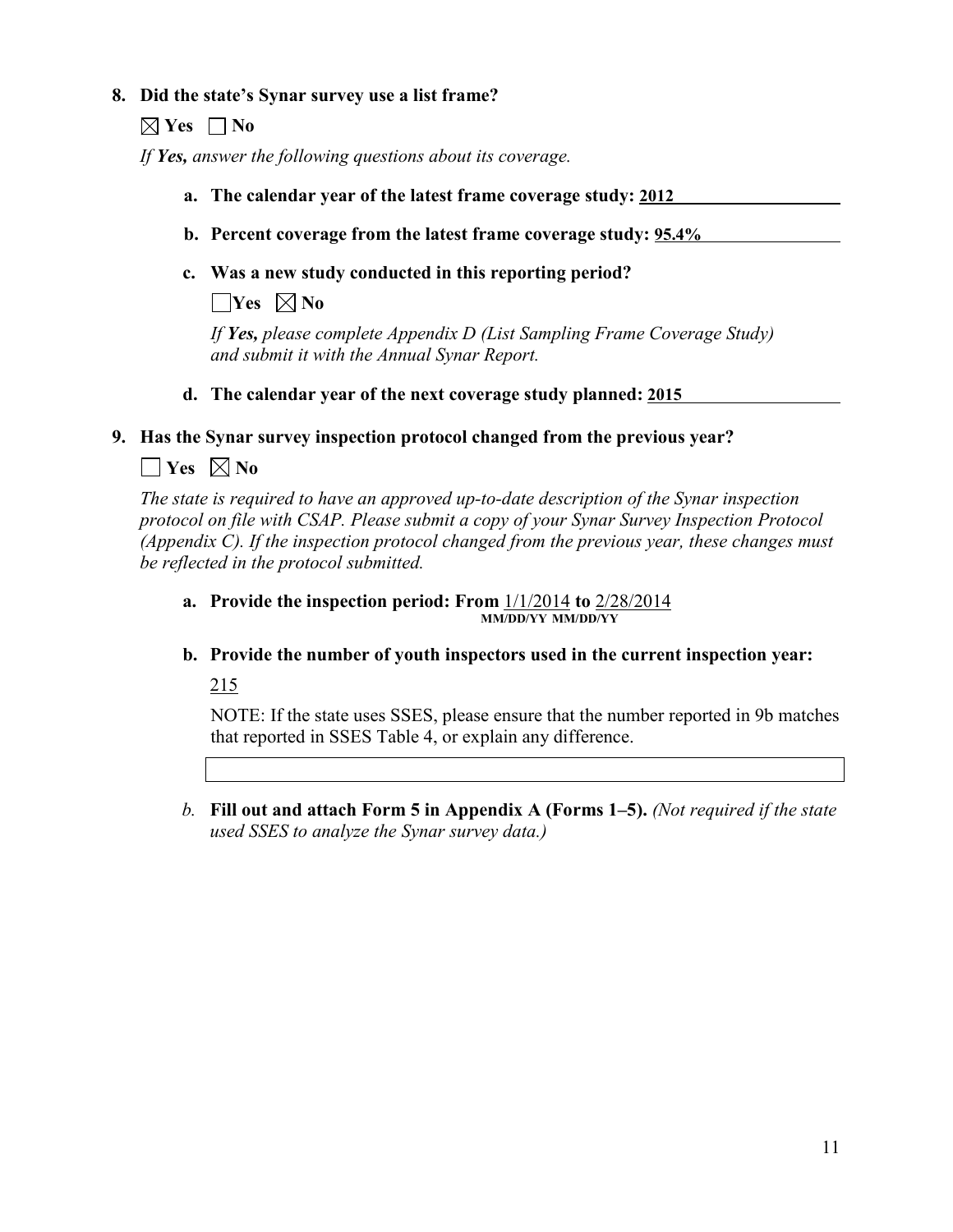### **SECTION II: FFY 2015 (Intended Use):**

Public law 42 U.S.C. 300x-26 of the Public Health Service Act and 45 C.F.R. 96.130 (e) (4, 5) require that the states provide information on future plans to ensure compliance with the Synar requirements to reduce youth tobacco access.

#### **1. In the upcoming year, does the state anticipate any changes in:**

| Synar sampling methodology $\Box$ Yes $\boxtimes$ No |                      |  |
|------------------------------------------------------|----------------------|--|
| Synar inspection protocol                            | $\Box$ Yes $\Box$ No |  |

*If changes are made in either the Synar sampling methodology or the Synar inspection protocol, the state is required to obtain approval from CSAP prior to implementation of the change and file an updated Synar Survey Sampling Methodology (Appendix B) or an updated Synar Survey Inspection Protocol (Appendix C), as appropriate.*

**2. Please describe the state's plans to maintain and/or reduce the target rate for Synar inspections to be completed in FFY 2015. Include a brief description of plans for law enforcement efforts to enforce youth tobacco access laws, activities that support law enforcement efforts to enforce youth tobacco access laws, and any anticipated changes in youth tobacco access legislation or regulation in the state.**

First, we continue to support statewide implementation of PREP, with every county implementing the program for voluntary or court-mandated merchants.

Second, DAODAS continues to require the counties to implement tobacco compliance checks.

Third, the STEP incentive program (described in question 5c above) is having major positive impacts.

Fourth, PIRE will offer training of local law enforcement to enforce tobacco laws as they have helped encourage increased underage drinking enforcement. PIRE has developed an enforcement training focusing on youth tobacco laws.

Fifth, the DAODAS county alcohol and drug abuse authorities will continue to be among the frequent providers of education programs for youth charged for tobacco possession or consumption. To strengthen this effort, DAODAS and local prevention staff collaboratively developed the Tobacco Education Program (TEP) to be the program offered consistently statewide. Feedback on TEP remains positive.

Our state FDA retail inspection unit is active and having a substantial impact on retailers.

The state changed the Synar sampling methodology last year to reflect the FDA program in South Carolina. No longer do we cover vending machines, as the FDA does, for the Synar study. Since the change was successful, we used the same sampling methodology (nonstratified systematic random) this year.

#### **3. Describe any challenges the state faces in complying with the Synar regulation.** *(Check all that apply.)*

 $\boxtimes$  Limited resources for law enforcement of youth access laws

 $\boxtimes$  Limited resources for activities to support enforcement and compliance with youth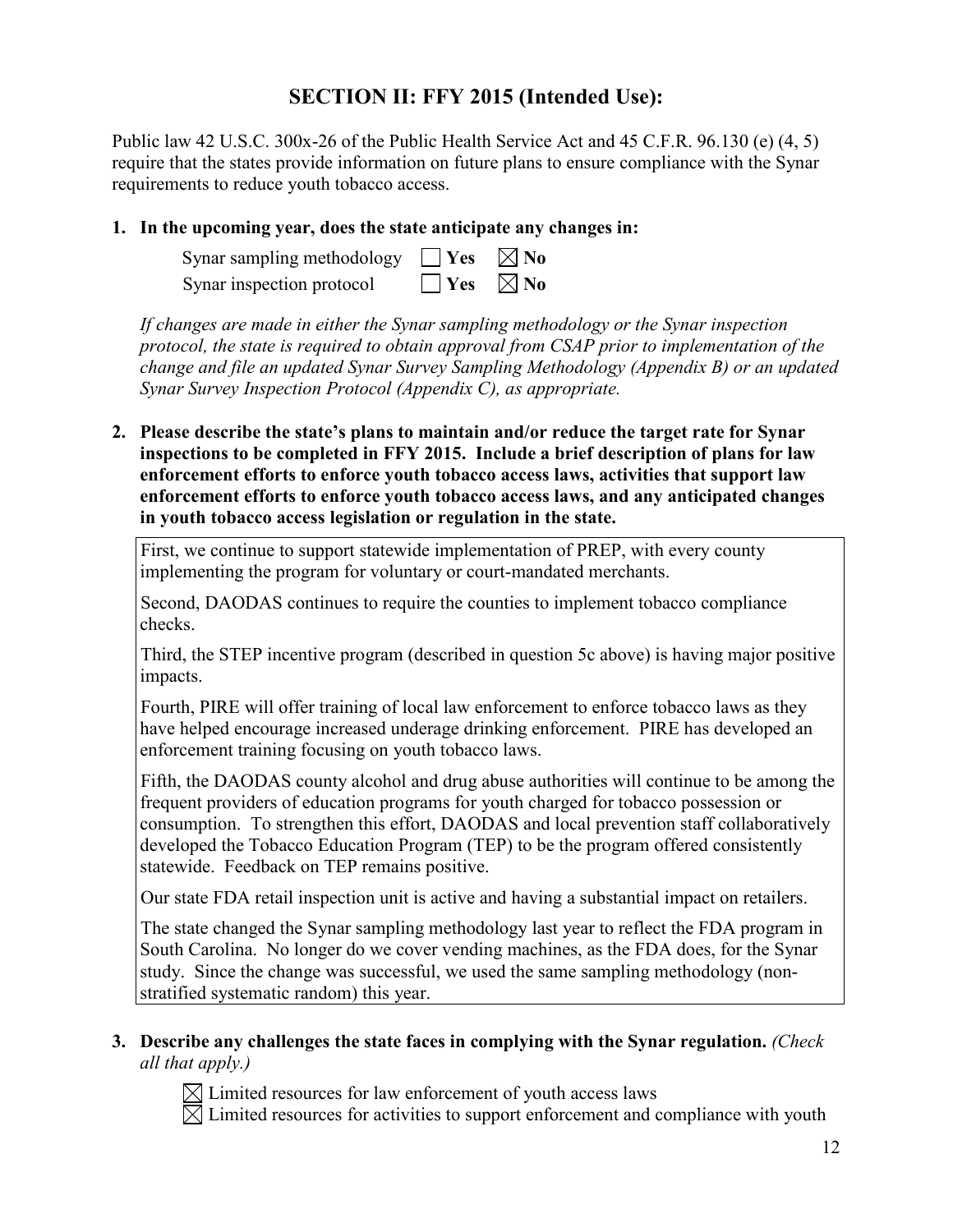tobacco access laws Limitations in the state youth tobacco access laws Limited public support for enforcement of youth tobacco access laws  $\boxtimes$  Limitations on completeness/accuracy of list of tobacco outlets Limited expertise in survey methodology Laws/regulations limiting the use of minors in tobacco inspections Difficulties recruiting youth inspectors Issues regarding the age balance of youth inspectors Issues regarding the gender balance of youth inspectors Geographic, demographic, and logistical considerations in conducting inspections Cultural factors (e.g., language barriers, young people purchasing for their elders) Issues regarding sources of tobacco under tribal jurisdiction Other challenges *(Please list.)*

*Briefly describe all checked challenges and propose a plan for each, or indicate the state's need for technical assistance related to each relevant challenge.*

Law enforcement has suffered drastic funding cuts at the local and state levels in years past, which has nearly eliminated all state tobacco law enforcement. Without STEP incentive funding, there might not be any local enforcement either.

No formal list of tobacco vendors exists for South Carolina outside of the FDA's list. Vendors are not required to have a license to sell tobacco. The database of outlets consists of places identified through alcohol license lists, lottery outlet lists, pharmacy openings, and identification by county prevention professionals and volunteers. This list is quite thorough, but requires frequent updating and de-duplication. A potential solution to this would be to require tobacco vendors to purchase a license through the Department of Revenue. There are no plans to address this in the foreseeable future.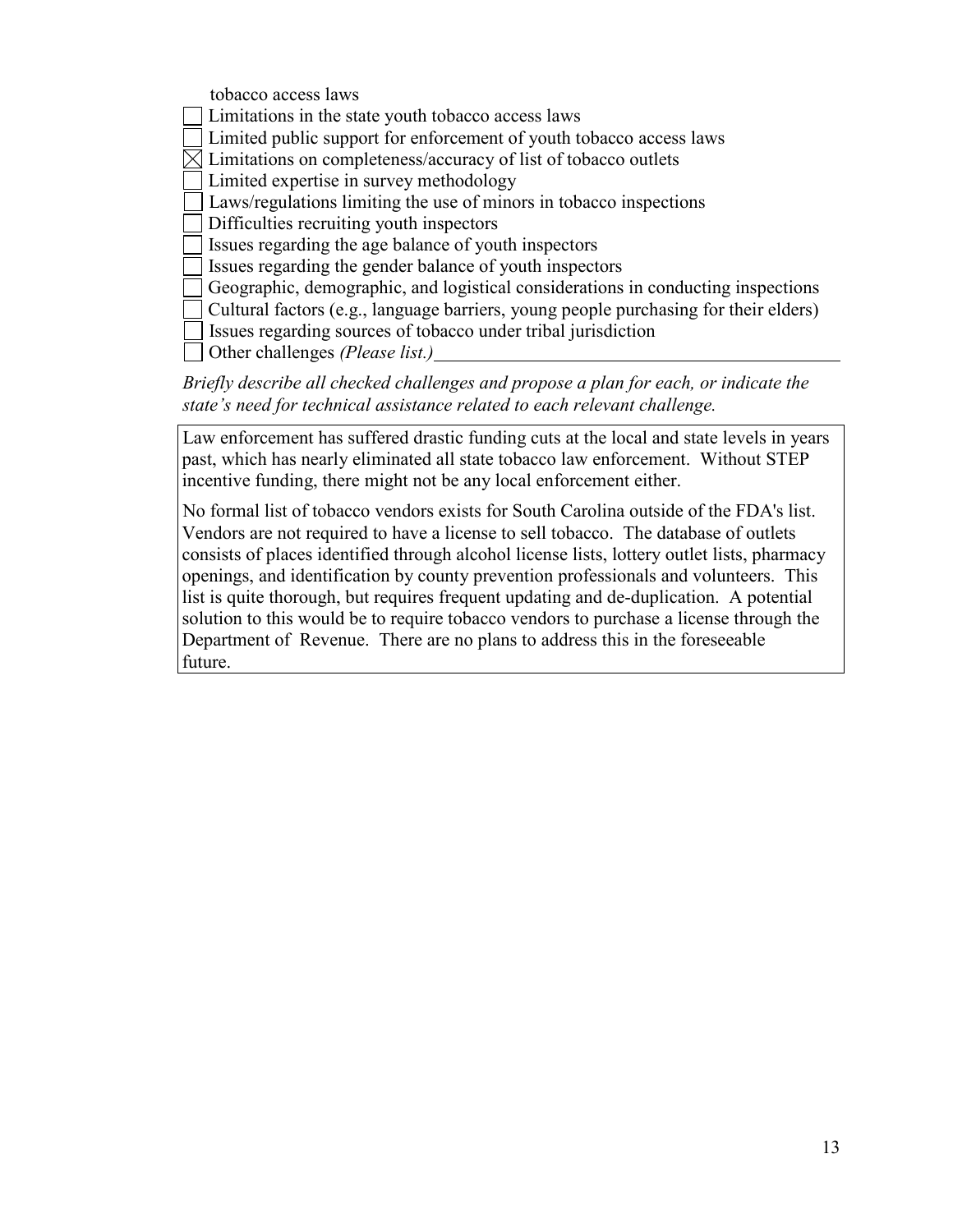### **APPENDIX A: FORMS 1–5**

#### **FORM 1 (Required for all states not using the Synar Survey Estimation System (SSES) to analyze the Synar Survey data)**

Complete Form 1 to report sampling frame and sample information and to calculate the unweighted retailer violation rate (RVR) using results from the current year's Synar survey inspections.

**Instructions for Completing Form 1:** In the top right-hand corner of the form, provide the state name and reporting federal fiscal year (FFY 2015). Provide the remaining information by stratum if stratification was used. Make copies of the form if additional rows are needed to list all the strata.

#### Column 1: *If stratification was used*:

- 1(a) Sequentially number each row.
- 1(b) Write in the name of each stratum. All strata in the state must be listed.

*If no stratification was used:*

- 1(a) Leave blank.
- 1(b) Write "state" in the first row (indicates that the whole state is a single stratum).

*Note for unstratified samples: For Columns 2–5, wherever the instruction refers to "each stratum," report the specified information for the state as a whole.*

- Column 2: 2(a) Report the number of over-the-counter (OTC) outlets in the sampling frame in each stratum.
	- 2(b) Report the number of vending machine (VM) outlets in the sampling frame in each stratum.
	- 2(c) Report the combined total of OTC and VM outlets in the sampling frame in each stratum.
- Column 3: 3(a) Report the estimated number of eligible OTC outlets in the OTC outlet population in each stratum.
	- 3(b) Report the estimated number of eligible VM outlets in the VM outlet population in each stratum.
	- 3(c) Report the combined total estimated number of eligible OTC and VM outlets in the total outlet population in each stratum.

*The estimates for Column 3 can be obtained from the Synar survey sample as the weighted sum of eligible outlets by outlet type.*

- Column 4: 4(a) Report the number of eligible OTC outlets for which an inspection was completed, for each stratum.
	- 4(b) Report the numbers of eligible VM outlets for which an inspection was completed, for each stratum.
	- 4(c) Report the combined total of eligible OTC and VM outlets for which an inspection was completed, for each stratum.
- Column 5: 5(a) Report the number of OTC outlets found in violation of the law as a result of completed inspections, for each stratum.
	- 5(b) Report the number of VM outlets found in violation of the law as a result of completed inspections, for each stratum.
	- 5(c) Report the combined total of OTC and VM outlets found in violation of the law as a result of completed inspections, for each stratum.
- Totals: For each subcolumn (a–c) in Columns 2–5, provide totals for the state as a whole in the last row of the table. These numbers will be the sum of the numbers in each row for the respective column.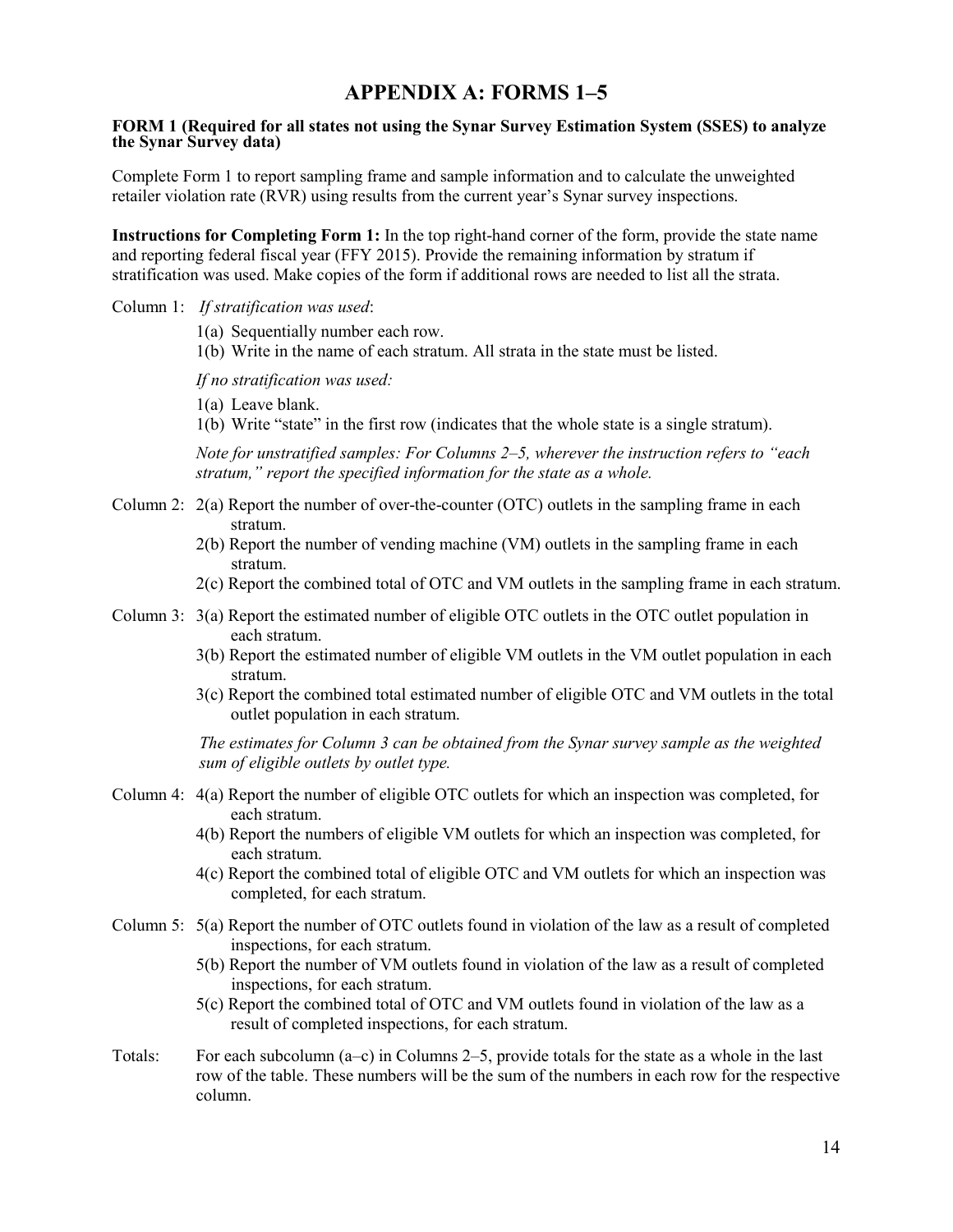|                  | <b>Summary of Synar Inspection Results by Stratum</b><br>State:<br><b>FFY: 2015</b> |                                      |                                               |                                      |                                      |                                    |                                                                                                   |                                      |                                                                          |                                      |                                                                                   |  |                               |
|------------------|-------------------------------------------------------------------------------------|--------------------------------------|-----------------------------------------------|--------------------------------------|--------------------------------------|------------------------------------|---------------------------------------------------------------------------------------------------|--------------------------------------|--------------------------------------------------------------------------|--------------------------------------|-----------------------------------------------------------------------------------|--|-------------------------------|
|                  | (1)                                                                                 |                                      | (2)                                           |                                      |                                      | (3)                                |                                                                                                   |                                      | (4)                                                                      |                                      | (5)                                                                               |  |                               |
|                  | <b>STRATUM</b>                                                                      |                                      | NUMBER OF OUTLETS IN<br><b>SAMPLING FRAME</b> |                                      |                                      | <b>POPULATION</b>                  | <b>ESTIMATED NUMBER OF</b><br><b>ELIGIBLE OUTLETS IN</b><br>NUMBER OF OUTLETS<br><b>INSPECTED</b> |                                      | NO. OF OUTLETS FOUND IN<br><b>VIOLATION DURING</b><br><b>INSPECTIONS</b> |                                      |                                                                                   |  |                               |
| (a)<br>$Row\,\#$ | (b)<br>Stratum<br>Name                                                              | (a)<br>Over-the-<br>Counter<br>(OTC) | (b)<br>Vending<br>Machines<br>(VM)            | (c)<br>Total<br>Outlets<br>$(2a+2b)$ | (a)<br>Over-the-<br>Counter<br>(OTC) | (b)<br>Vending<br>Machines<br>(VM) | (c)<br>Total<br>Outlets<br>$(3a+3b)$                                                              | (a)<br>Over-the-<br>Counter<br>(OTC) | (b)<br>Vending<br>Machines<br>(VM)                                       | (c)<br>Total<br>Outlets<br>$(4a+4b)$ | (c)<br>(a)<br>(b)<br>Over-the-<br>Vending<br>Machines<br>Counter<br>(OTC)<br>(VM) |  | Total<br>Outlets<br>$(5a+5b)$ |
|                  |                                                                                     |                                      |                                               |                                      |                                      |                                    |                                                                                                   |                                      |                                                                          |                                      |                                                                                   |  |                               |
|                  |                                                                                     |                                      |                                               |                                      |                                      |                                    |                                                                                                   |                                      |                                                                          |                                      |                                                                                   |  |                               |
|                  |                                                                                     |                                      |                                               |                                      |                                      |                                    |                                                                                                   |                                      |                                                                          |                                      |                                                                                   |  |                               |
|                  |                                                                                     |                                      |                                               |                                      |                                      |                                    |                                                                                                   |                                      |                                                                          |                                      |                                                                                   |  |                               |
|                  |                                                                                     |                                      |                                               |                                      |                                      |                                    |                                                                                                   |                                      |                                                                          |                                      |                                                                                   |  |                               |
|                  |                                                                                     |                                      |                                               |                                      |                                      |                                    |                                                                                                   |                                      |                                                                          |                                      |                                                                                   |  |                               |
|                  |                                                                                     |                                      |                                               |                                      |                                      |                                    |                                                                                                   |                                      |                                                                          |                                      |                                                                                   |  |                               |
|                  |                                                                                     |                                      |                                               |                                      |                                      |                                    |                                                                                                   |                                      |                                                                          |                                      |                                                                                   |  |                               |
|                  |                                                                                     |                                      |                                               |                                      |                                      |                                    |                                                                                                   |                                      |                                                                          |                                      |                                                                                   |  |                               |
|                  |                                                                                     |                                      |                                               |                                      |                                      |                                    |                                                                                                   |                                      |                                                                          |                                      |                                                                                   |  |                               |
|                  |                                                                                     |                                      |                                               |                                      |                                      |                                    |                                                                                                   |                                      |                                                                          |                                      |                                                                                   |  |                               |

### **FORM 1 (Required for all states not using the Synar Survey Estimation System [SSES] to analyze the Synar Survey data.)**

**RECORD COLUMN TOTALS ON LAST LINE (LAST PAGE ONLY IF MULTIPLE PAGES ARE NEEDED).**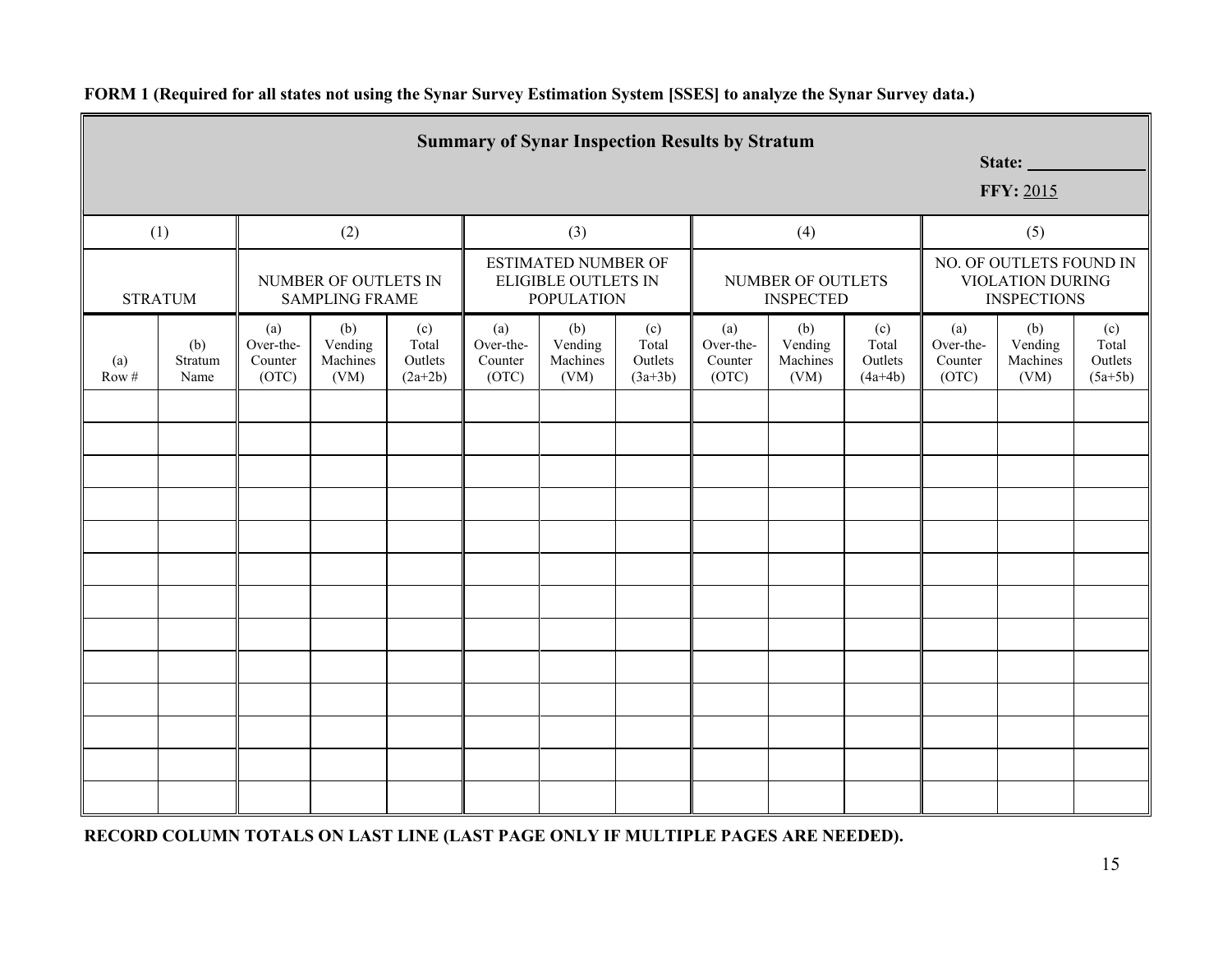#### **FORM 2 (Optional) Appropriate for stratified simple or systematic random sampling designs.**

Complete Form 2 to calculate the weighted RVR. This table (in Excel form) is designed to calculate the weighted RVR for stratified simple or systematic random sampling designs, accounting for ineligible outlets and noncomplete inspections encountered during the annual Synar survey.

**Instructions for Completing Form 2:** In the top right-hand corner of the form, provide the state name and reporting federal fiscal year (FFY 2015).

Column 1: Write in the name of each stratum into which the sample was divided. These should match the strata reported in Column 1(b) of Form 1. Column 2: Report the number of outlets in the sampling frame in each stratum. These numbers should match the numbers reported for the respective strata in Column 2(c) of Form 1. Column 3: Report the original sample size (the number of outlets originally selected, *including* substitutes or replacements) for each stratum. Column 4: Report the number of sample outlets in each stratum that were found to be eligible during the inspections. Note that this number must be less than or equal to the number reported in Column 3 for the respective strata. Column 5: Report the number of eligible outlets in each stratum for which an inspection was completed. Note that this number must be less than or equal to the number reported in Column 4. These numbers should match the numbers reported in Column 4(c) of Form 1 for the respective strata. Column 6: Report the number of eligible outlets inspected in each stratum that were found in violation. These numbers should match the numbers reported in Column 5(c) of Form 1 for the stratum. Column 7: Form 2 (in Excel form) will automatically calculate the stratum RVR for each stratum in this column. This is calculated by dividing the number of inspected eligible outlets found in violation (Column 6) by the number of inspected eligible outlets (Column 5). The state unweighted RVR will be shown in the Total row of Column 7. Column 8: Form 2 (in Excel form) will automatically calculate the estimated number of eligible outlets in the population for each stratum. This calculation is made by multiplying the number of outlets in the sampling frame (Column 2) times the number of eligible outlets (Column 4) divided by the original sample size (Column 3). Note that these numbers will be less than or equal to the numbers in Column 2. Column 9: Form 2 (in Excel form) will automatically calculate the relative stratum weight by dividing the estimated number of eligible outlets in the population for each stratum in Column 8 by the Total of the values in Column 8. Column 10: Form 2 (in Excel form) will automatically calculate each stratum's contribution to the state weighted RVR by multiplying the stratum RVR (Column 7) by the relative stratum weight (Column 9). The weighted RVR for the state will be shown in the Total row of Column 10. Column 11: Form 2 (in Excel form) automatically calculates the standard error of each stratum's RVR (Column 7). The standard error for the state weighted RVR will be shown in the Total row of Column 11. TOTAL: For Columns 2–6, Form 2 (in Excel form) provides totals for the state as a whole in the last row of the table. For Columns 7–11, it calculates the respective statistic for the state as a whole.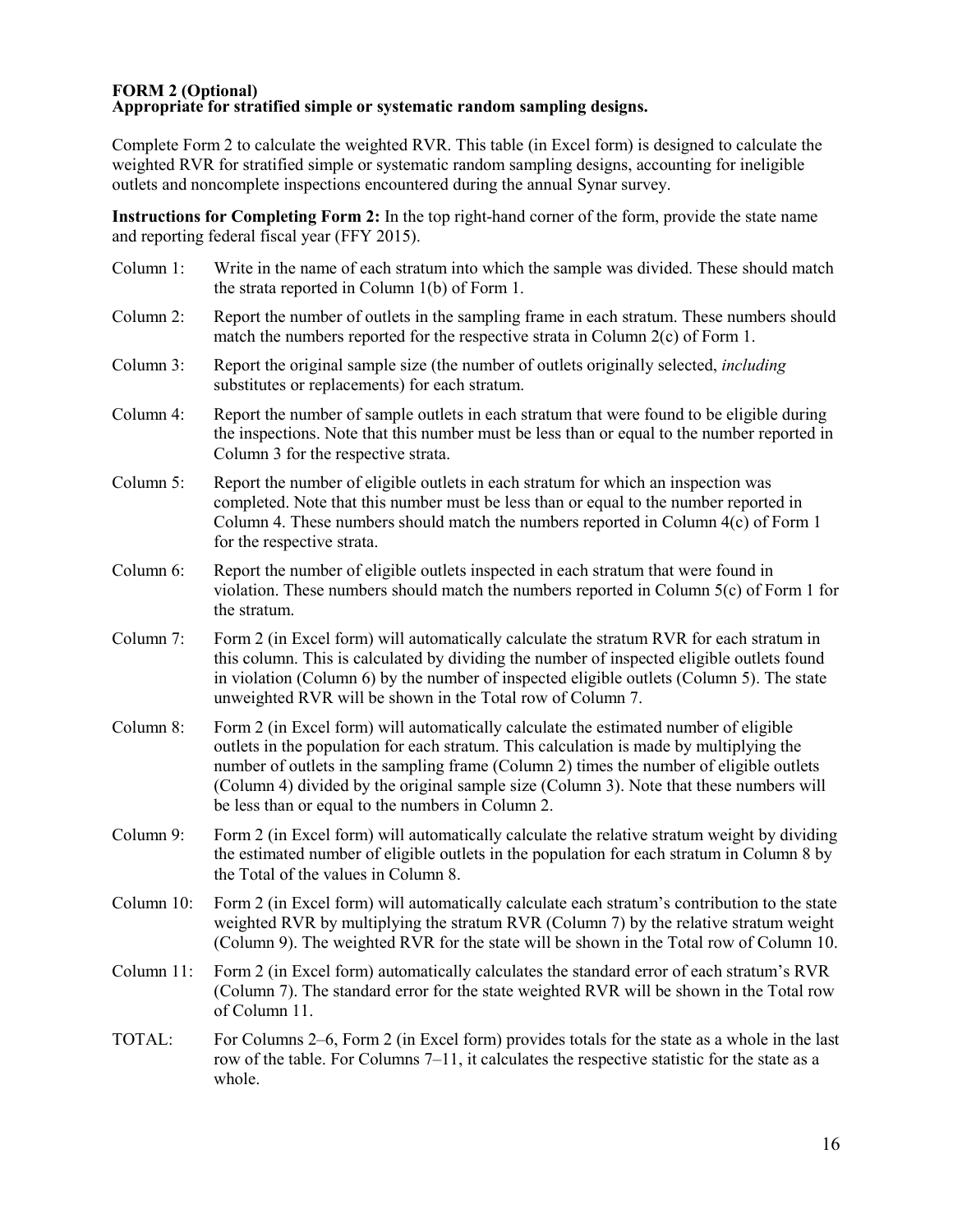| <b>Calculation of Weighted Retailer Violation Rate</b> |                                                                 |                                               |                                                                  |                                                |                                                                   |                                                             |                                                                                       |                                                                  |                                                                             |                                                            |
|--------------------------------------------------------|-----------------------------------------------------------------|-----------------------------------------------|------------------------------------------------------------------|------------------------------------------------|-------------------------------------------------------------------|-------------------------------------------------------------|---------------------------------------------------------------------------------------|------------------------------------------------------------------|-----------------------------------------------------------------------------|------------------------------------------------------------|
|                                                        | State:                                                          |                                               |                                                                  |                                                |                                                                   |                                                             |                                                                                       |                                                                  |                                                                             |                                                            |
|                                                        |                                                                 |                                               |                                                                  |                                                |                                                                   |                                                             |                                                                                       |                                                                  | <b>FFY: 2015</b>                                                            |                                                            |
|                                                        |                                                                 |                                               |                                                                  |                                                |                                                                   |                                                             |                                                                                       |                                                                  |                                                                             |                                                            |
| (1)<br>Stratum<br>Name                                 | $\frac{(2)}{N}$<br>Number of<br>Outlets<br>in Sampling<br>Frame | (3)<br>$\mathbf n$<br>Original<br>Sample Size | (4)<br>n1<br>Number of<br>Sample<br>Outlets<br>Found<br>Eligible | (5)<br>n2<br>Number of<br>Outlets<br>Inspected | (6)<br>$\mathbf{x}$<br>Number of<br>Outlets Found<br>in Violation | (7)<br>$p=x/n2$<br>Stratum<br>Retailer<br>Violation<br>Rate | (8)<br>$N'=N(n1/n)$<br>Estimated<br>Number of<br>Eligible<br>Outlets in<br>Population | (9)<br>$w=N'/Total$<br>Column 8<br>Relative<br>Stratum<br>Weight | (10)<br>pw<br>Stratum<br>Contribution<br>to State<br>Weighted<br><b>RVR</b> | (11)<br>s.e.<br>Standard<br>Error of<br><b>Stratum RVR</b> |
|                                                        |                                                                 |                                               |                                                                  |                                                |                                                                   |                                                             |                                                                                       |                                                                  |                                                                             |                                                            |
|                                                        |                                                                 |                                               |                                                                  |                                                |                                                                   |                                                             |                                                                                       |                                                                  |                                                                             |                                                            |
|                                                        |                                                                 |                                               |                                                                  |                                                |                                                                   |                                                             |                                                                                       |                                                                  |                                                                             |                                                            |
|                                                        |                                                                 |                                               |                                                                  |                                                |                                                                   |                                                             |                                                                                       |                                                                  |                                                                             |                                                            |
|                                                        |                                                                 |                                               |                                                                  |                                                |                                                                   |                                                             |                                                                                       |                                                                  |                                                                             |                                                            |
|                                                        |                                                                 |                                               |                                                                  |                                                |                                                                   |                                                             |                                                                                       |                                                                  |                                                                             |                                                            |
|                                                        |                                                                 |                                               |                                                                  |                                                |                                                                   |                                                             |                                                                                       |                                                                  |                                                                             |                                                            |
|                                                        |                                                                 |                                               |                                                                  |                                                |                                                                   |                                                             |                                                                                       |                                                                  |                                                                             |                                                            |
| <b>Total</b>                                           |                                                                 |                                               |                                                                  |                                                |                                                                   |                                                             |                                                                                       |                                                                  |                                                                             |                                                            |

- N number of outlets in sampling frame
- n original sample size (number of outlets in the original sample)
- n1 number of sample outlets that were found to be eligible
- n2 number of eligible outlets that were inspected
- x number of inspected outlets that were found in violation
- p stratum retailer violation rate  $(p=x/n2)$
- $N'$  estimated number of eligible outlets in population  $(N' = N^*n1/n)$
- w relative stratum weight  $(w=N')\text{Total Column } 8$ )
- pw stratum contribution to the weighted RVR
- s.e. standard error of the stratum RVR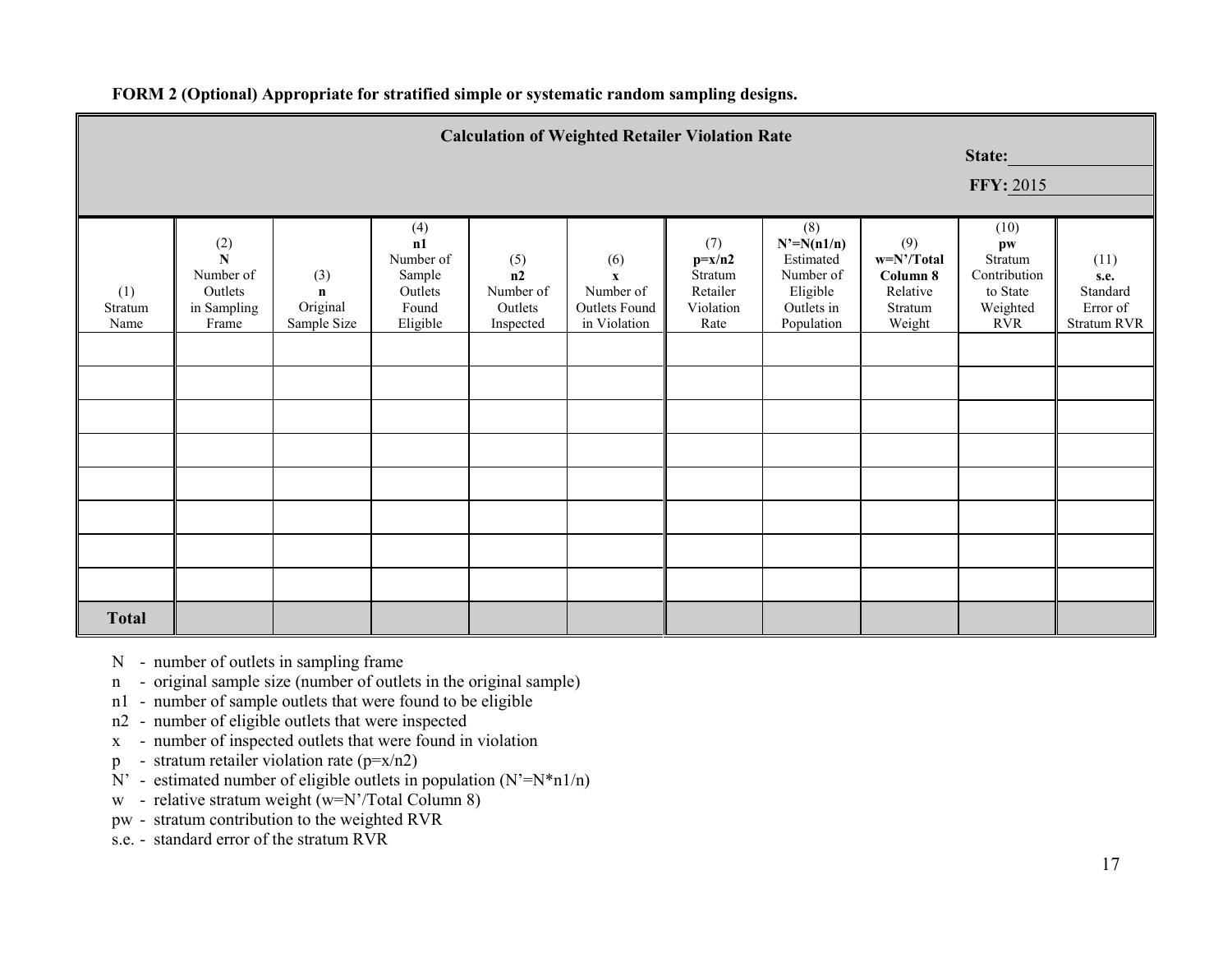#### **FORM 3 (Required when a cluster design is used for all states not using the Synar Survey Estimation System [SSES] to analyze the Synar survey data.)**

Complete Form 3 to report information about primary sampling units when a cluster design was used for the Synar survey.

**Instructions for Completing Form 3:** In the top right-hand corner of the form, provide the state name and reporting federal fiscal year (FFY 2015).

Provide information by stratum if stratification was used. Make copies of the form if additional rows are needed to list all the strata.

- Column 1: Sequentially number each row.
- Column 2: *If stratification was used*: Write in the name of stratum. All strata in the state must be listed.

*If no stratification was used:* Write "state" in the first row to indicate that the whole state constitutes a single stratum.

- Column 3: Report the number of primary sampling units (PSUs) (i.e., first-stage clusters) created for each stratum.
- Column 4: Report the number of PSUs selected in the original sample for each stratum.
- Column 5: Report the number of PSUs in the final sample for each stratum.

TOTALS: For Columns 3–5, provide totals for the state as a whole in the last row of the table.

| <b>Summary of Clusters Created and Sampled</b> |                            |                                  |                                   |                                                 |  |
|------------------------------------------------|----------------------------|----------------------------------|-----------------------------------|-------------------------------------------------|--|
|                                                |                            |                                  | State:                            |                                                 |  |
|                                                |                            |                                  | FFY: 2015                         |                                                 |  |
|                                                |                            |                                  |                                   |                                                 |  |
| (1)<br>Row $\#$                                | (2)<br><b>Stratum Name</b> | (3)<br>Number of PSUs<br>Created | (4)<br>Number of PSUs<br>Selected | (5)<br>Number of PSUs<br>in the Final<br>Sample |  |
|                                                |                            |                                  |                                   |                                                 |  |
|                                                |                            |                                  |                                   |                                                 |  |
|                                                |                            |                                  |                                   |                                                 |  |
|                                                |                            |                                  |                                   |                                                 |  |
|                                                |                            |                                  |                                   |                                                 |  |
|                                                |                            |                                  |                                   |                                                 |  |
|                                                |                            |                                  |                                   |                                                 |  |
|                                                |                            |                                  |                                   |                                                 |  |
|                                                |                            |                                  |                                   |                                                 |  |
|                                                |                            |                                  |                                   |                                                 |  |
| <b>Total</b>                                   |                            |                                  |                                   |                                                 |  |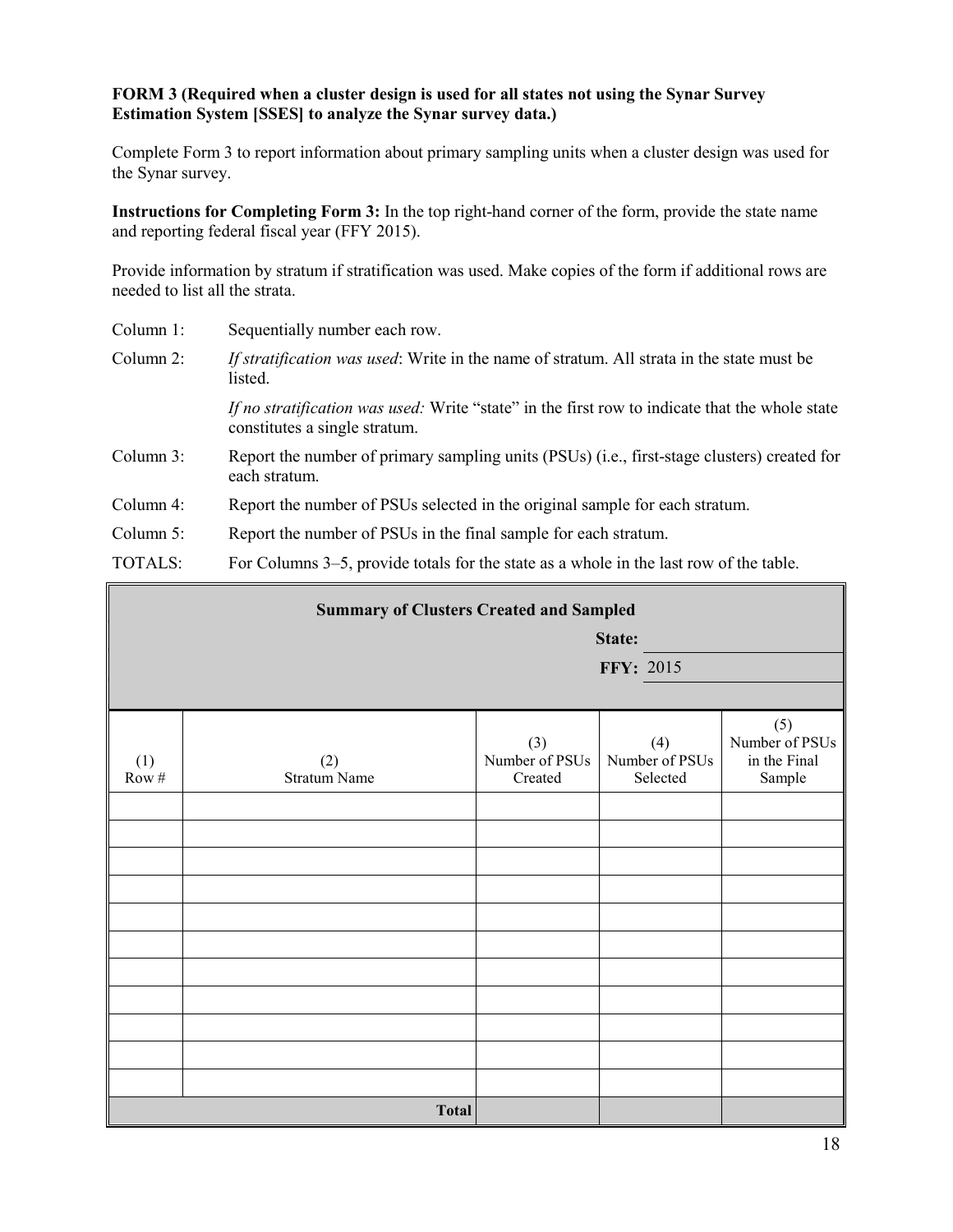#### **FORM 4 (Required for all states not using the Synar Survey Estimation System [SSES] to analyze the Synar Survey data)**

Complete Form 4 to provide detailed tallies of ineligible sample outlets by reasons for ineligibility and detailed tallies of eligible sample outlets with noncomplete inspections by reasons for noncompletion.

**Instructions for Completing Form 4:** In the top right-hand corner of the form, provide the state name and reporting federal fiscal year (FFY 2015).

- Column 1(a): Enter the number of sample outlets found ineligible for inspection by reason for ineligibility. Provide the total number of ineligible outlets in the row marked "Total."
- Column 2(a): Enter the number of eligible sample outlets with noncomplete inspections by reason for noncompletion. Provide the total number of eligible outlets with noncomplete inspections in the row marked "Total."

| <b>Inspection Tallies by Reason of Ineligibility or Noncompletion</b> |                      |                                                            |                      |  |  |
|-----------------------------------------------------------------------|----------------------|------------------------------------------------------------|----------------------|--|--|
| State:                                                                |                      |                                                            |                      |  |  |
|                                                                       | <b>FFY: 2015</b>     |                                                            |                      |  |  |
| (1)<br><b>INELIGIBLE</b>                                              |                      | (2)<br><b>ELIGIBLE</b>                                     |                      |  |  |
| <b>Reason for Ineligibility</b>                                       | (a)<br><b>Counts</b> | <b>Reason for Noncompletion</b>                            | (a)<br><b>Counts</b> |  |  |
| Out of business                                                       |                      | In operation but closed at time of visit                   |                      |  |  |
| Does not sell tobacco products                                        |                      | Unsafe to access                                           |                      |  |  |
| Inaccessible by youth                                                 |                      | Presence of police                                         |                      |  |  |
| Private club or private residence                                     |                      | Youth inspector knows salesperson                          |                      |  |  |
| Temporary closure                                                     |                      | Moved to new location                                      |                      |  |  |
| Unlocatable                                                           |                      | Drive-thru only/youth inspector has no<br>driver's license |                      |  |  |
| Wholesale only/Carton sale only                                       |                      | Tobacco out of stock                                       |                      |  |  |
| Vending machine broken                                                |                      | Ran out of time                                            |                      |  |  |
| Duplicate                                                             |                      | Other noncompletion reason(s) (Describe.)                  |                      |  |  |
| Other ineligibility reason(s) (Describe.)                             |                      |                                                            |                      |  |  |
| <b>Total</b>                                                          |                      | <b>Total</b>                                               |                      |  |  |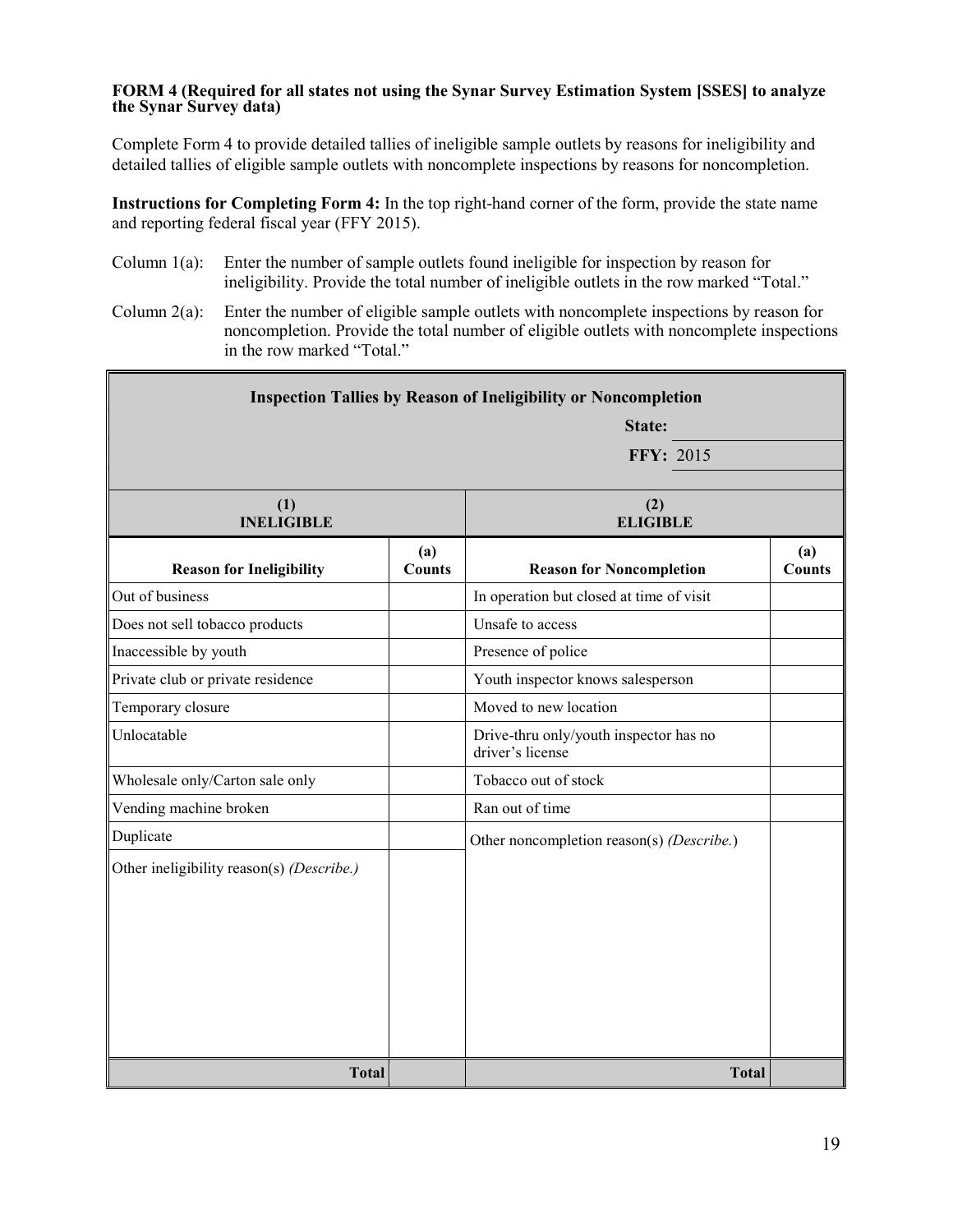#### **FORM 5 (Required for all states not using the Synar Survey Estimation System [SSES] to analyze the Synar survey data)**

Complete Form 5 to show the distribution of outlet inspection results by age and gender of the youth inspectors.

**Instructions for Completing Form 5:** In the top right-hand corner of the form, provide the state name and reporting federal fiscal year (FFY 2015).

Column 1: Enter the number of attempted buys by youth inspector age and gender.

Column 2: Enter the number of successful buys by youth inspector age and gender.

If the inspectors are age eligible but the gender of the inspector is unknown, include those inspections in the "Other" row. Calculate subtotals for males and females in rows marked "Male Subtotal" and "Female Subtotal." Sum subtotals for Male, Female, and Other and record in the bottom row marked "Total." Verify that that the total of attempted buys and successful buys equals the total for Column 4(c) and Column 5(c), respectively, on Form 1. If the totals do not match, please explain any discrepancies.

|                        | <b>Synar Survey Inspector Characteristics</b> |                        |
|------------------------|-----------------------------------------------|------------------------|
|                        |                                               | State:                 |
|                        |                                               | FFY: 2015              |
|                        |                                               |                        |
|                        | (1)<br><b>Attempted Buys</b>                  | (2)<br>Successful Buys |
| Male                   |                                               |                        |
| 15 years               |                                               |                        |
| 16 years               |                                               |                        |
| 17 years               |                                               |                        |
| 18 years               |                                               |                        |
| <b>Male Subtotal</b>   |                                               |                        |
| Female                 |                                               |                        |
| 15 years               |                                               |                        |
| 16 years               |                                               |                        |
| 17 years               |                                               |                        |
| 18 years               |                                               |                        |
| <b>Female Subtotal</b> |                                               |                        |
| Other                  |                                               |                        |
| <b>Total</b>           |                                               |                        |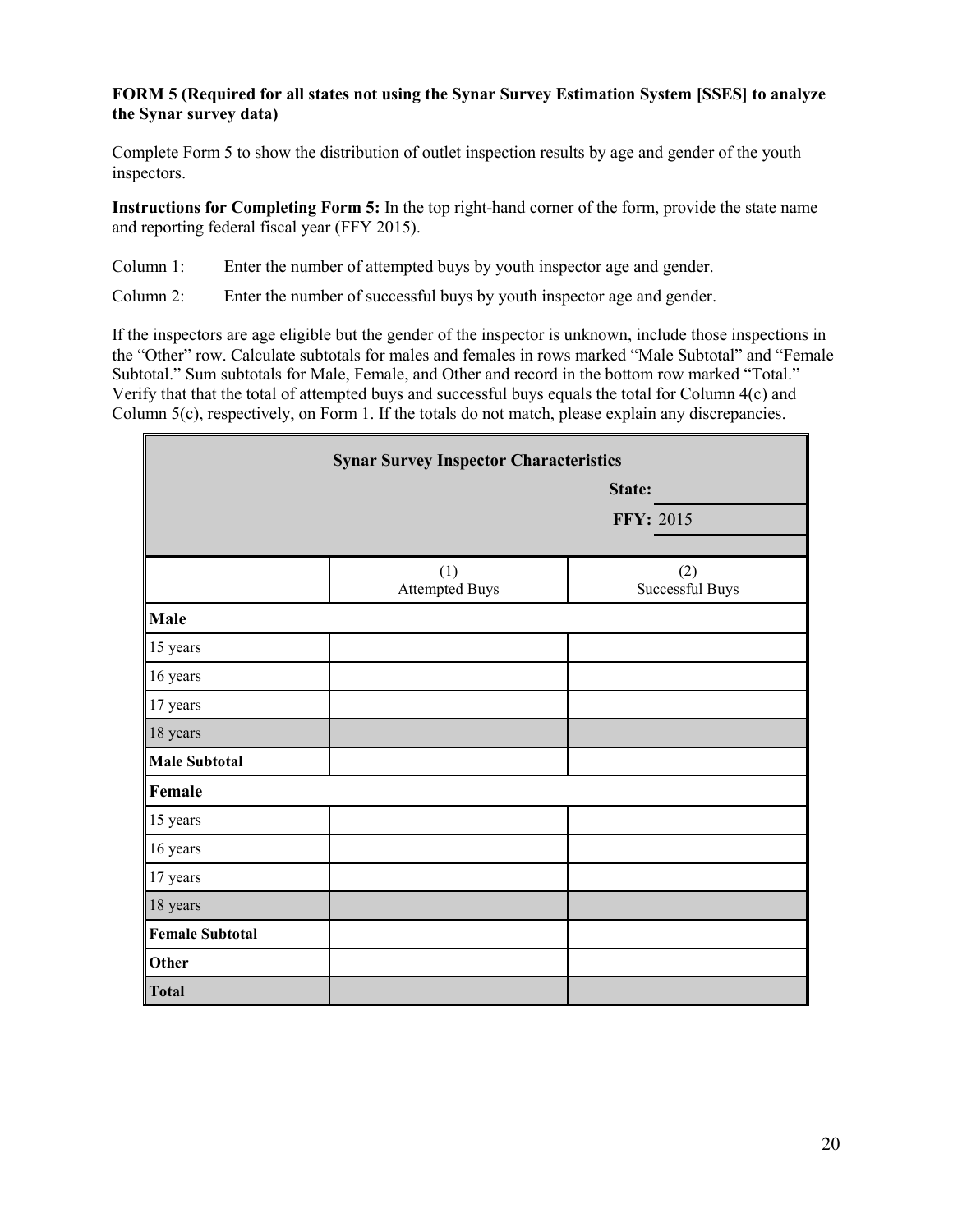### **APPENDIXES B & C: FORMS**

#### **Instructions**

Appendix B (Sampling Design) and Appendix C (Inspection Protocol) are to reflect the state's CSAP-approved sampling design and inspection protocol. These appendixes, therefore, should generally describe the design and protocol and, with the exception of Question #10 of Appendix B, are not to be modified with year-specific information. Please note that any changes to either appendix must receive CSAP's advance, written approval. To facilitate the state's completion of this section, simply cut and paste the previously approved sampling design (Appendix B) and inspection protocol (Appendix C).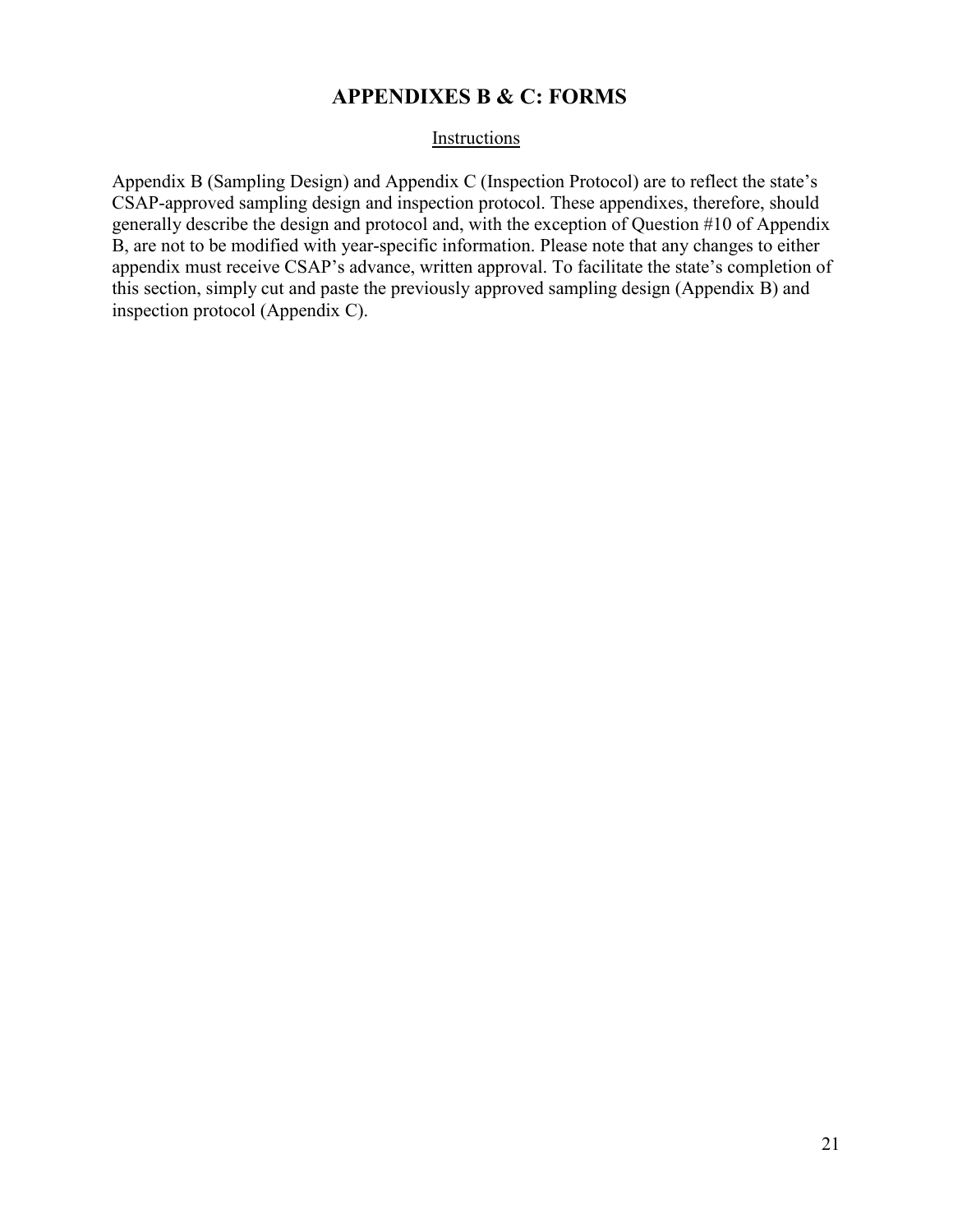### **APPENDIX B: SYNAR SURVEY SAMPLING METHODOLOGY**

**State:** South Carolina **FFY:** 2015

#### **1. What type of sampling frame is used?**

- List frame *(Go to Question 2.)*
- Area frame *(Go to Question 3.)*
- List-assisted area frame *(Go to Question 2.)*
- **2. List all sources of the list frame. Indicate the type of source from the list below. Provide a brief description of the frame source. Explain how the lists are updated (method), including how new outlets are identified and added to the frame. In addition, explain how often the lists are updated (cycle***). (After completing this question, go to Question 4.)*

*Use the corresponding number to indicate* **Type of Source** *in the table below.*

- **1 –** Statewide commercial business list **4 –** Statewide retail license/permit list
- 
- 
- **2 –** Local commercial business list **5 –** Statewide liquor license/permit list
- **3 –** Statewide tobacco license/permit list **6 –** Other
- 

| <b>Name of Frame Source</b>       | Type of<br><b>Source</b> | <b>Description</b>                                                                                         | <b>Updating Method and Cycle</b> |
|-----------------------------------|--------------------------|------------------------------------------------------------------------------------------------------------|----------------------------------|
| Lottery                           | 6                        | Outlets that have applied to sell lottery<br>tickets for the South Carolina Education<br>Lottery           | Annually                         |
| State Alcohol License<br>Database | 5                        | South Carolina Department of Revenue<br>provides a database of all off-premise alcohol<br>license outlets  | Annually                         |
| Internet business listings        |                          | Internet searches of various websites<br>containing business listings                                      | Annually                         |
| County identified                 | 6                        | County survey coordinators identify<br>individual outlets for inclusion in the list<br>when they find them | Annually                         |
| FDA tobacco outlet list           | 6                        | The list of tobacco outlets in the state of SC<br>used for FDA compliance checks                           | Annually                         |

#### **3. If an area frame is used***,* **describe how area sampling units are defined and formed.**

**a. Is any area left out in the formation of the area frame?**

 $\vert$  **Yes**  $\vert$  **No** 

*If Yes, what percentage of the state's population is not covered by the area frame?*  $\frac{0}{0}$ 

**4. Federal regulation requires that vending machines be inspected as part of the Synar survey. Are vending machines included in the Synar survey?**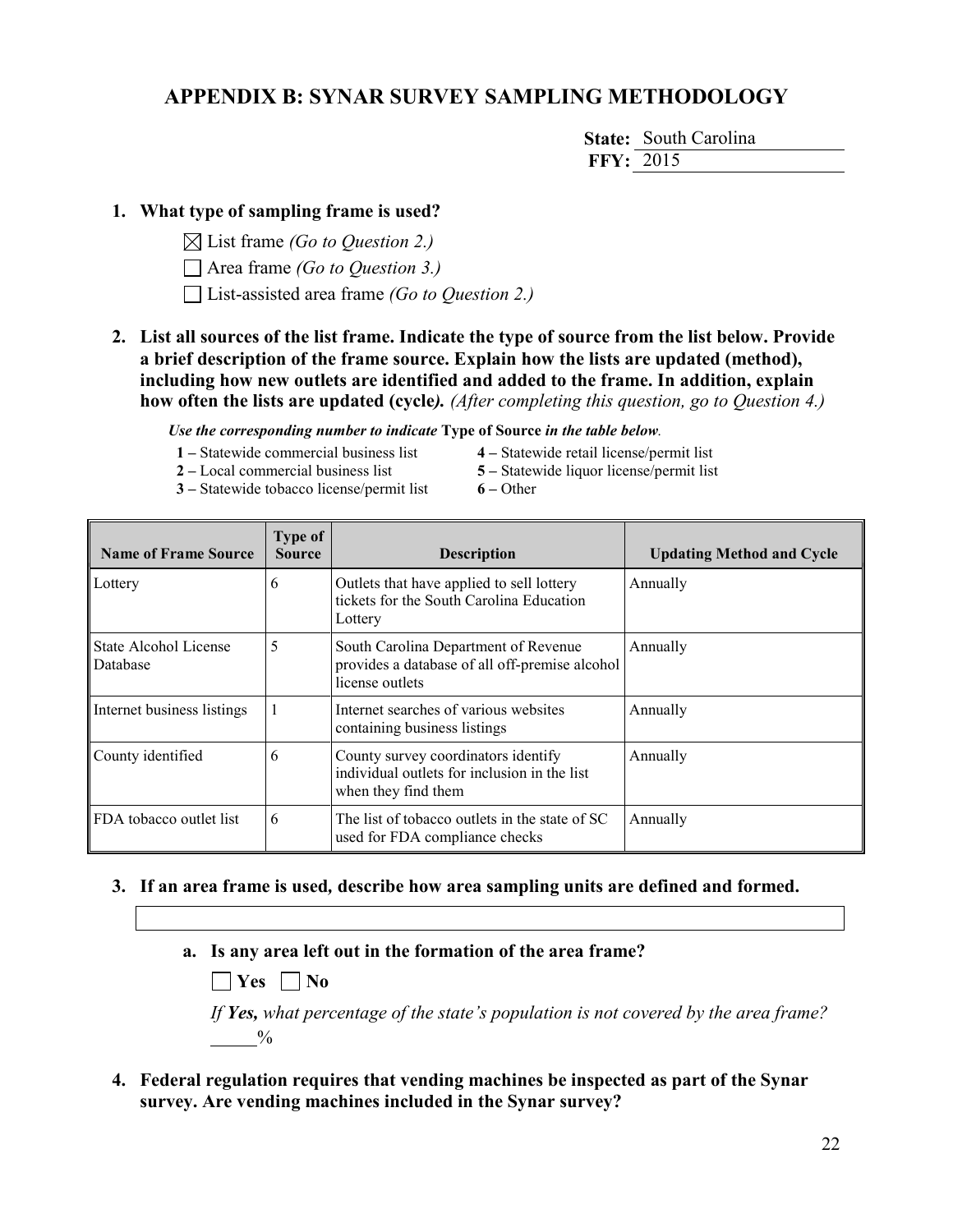$\Box$  Yes  $\boxtimes$  No

*If No, please indicate the reason(s) they are not included in the Synar survey. Please check all that apply.*

- State law bans vending machines.
- $\Box$  State law bans vending machines from locations accessible to youth.
- $\boxtimes$  State has a contract with the FDA and is actively enforcing the vending machine requirements of the Family Smoking Prevention and Tobacco Control Act.
- Other *(Please describe.)*

### **5. Which category below best describes the sample design?** *(Check only one.)*

**Census** *(STOP HERE: Appendix B is complete.)*

### **Unstratified statewide sample:**

Simple random sample *(Go to Question 9.)*

- Systematic random sample *(Go to Question 6.)*
- Single-stage cluster sample *(Go to Question 8.)*
- Multistage cluster sample *(Go to Question 8.)*

### **Stratified sample:**

Simple random sample *(Go to Question 7.)*

Systematic random sample *(Go to Question 6.)*

Single-stage cluster sample *(Go to Question 7.)*

Multistage cluster sample *(Go to Question 7.)*

**Other** *(Please describe and go to Question 9.)*

**6. Describe the systematic sampling methods.** *(After completing Question 6, go to Question 7 if stratification is used. Otherwise go to Question 9.)*

We use the SSES Sample Size Calculator to determine the appropriate amount of inspections to complete to fulfill the federal requirements. We divide the number of OTC outlets (Y) by our OTC list frame size  $(X)$ . That number  $(Z)$  means we will sample every Zth outlet after ordering the list frame by county. We randomly select a number (A) from 1 to Z as our starting point. Starting with the Ath store, we select that store and  $A + Z$ ,  $A + 2Z$ ,  $A + 3Z$ , etc. This method ensures all counties are included and are in equal proportion to the number of outlets they contain.

#### **7. Provide the following information about stratification.**

- **a. Provide a full description of the strata that are created.**
- **b. Is clustering used within the stratified sample?**

**Yes** *(Go to Question 8.)* **No** *(Go to Question 9.)*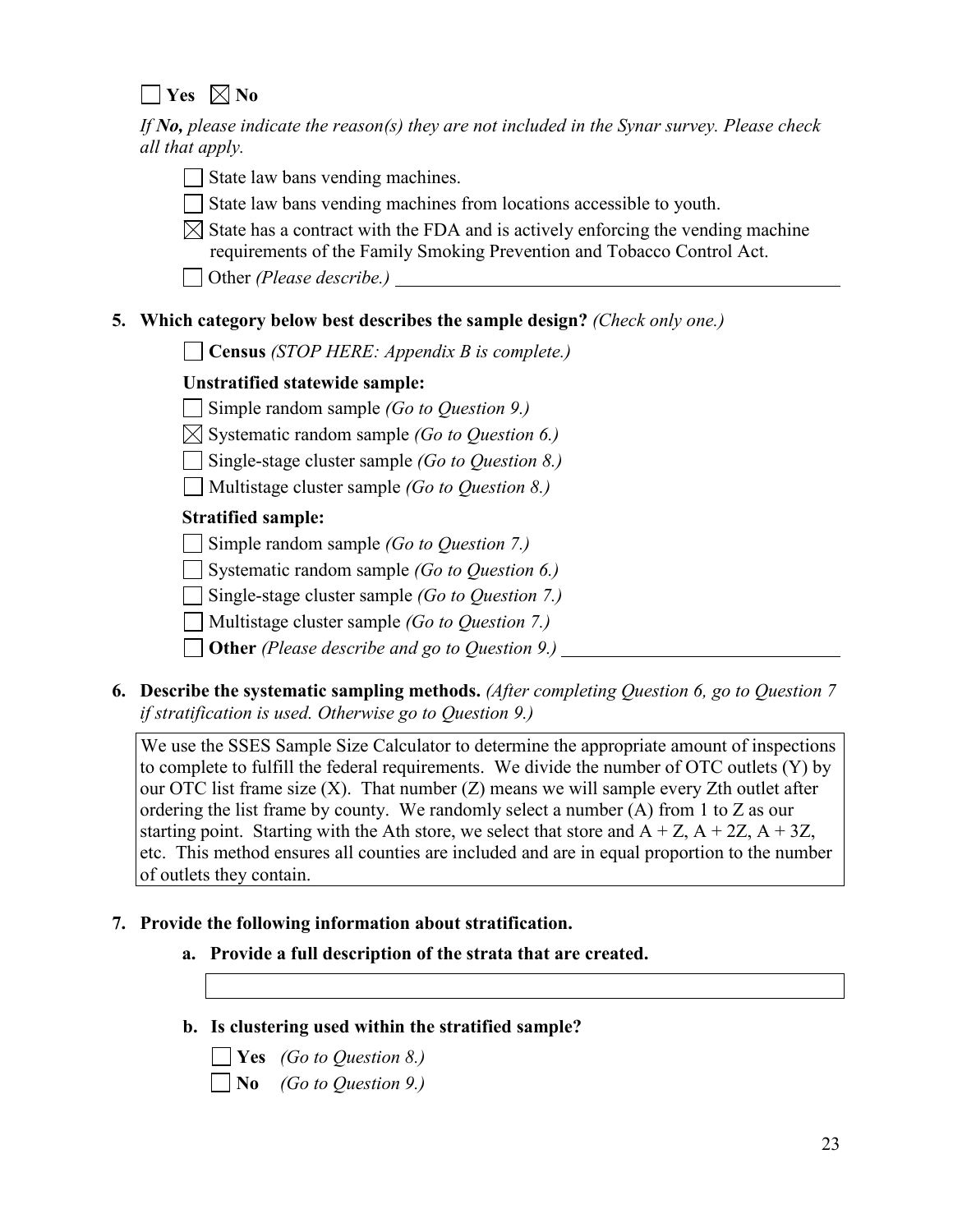- **8. Provide the following information about clustering.**
	- **a. Provide a full description of how clusters are formed.** *(If multistage clusters are used, give definitions of clusters at each stage.)*
	- **b. Specify the sampling method (simple random, systematic, or probability proportional to size sampling) for each stage of sampling and describe how the method(s) is (are) implemented.**
- **9. Provide the following information about determining the Synar Sample.**
	- **a. Was the Synar Survey Estimation System (SSES) used to calculate the sample size?**

 $\boxtimes$  **Yes** *(Respond to part b.)*  **No** *(Respond to part c and Question 10c.)*

**b. SSES Sample Size Calculator used?**

| $\boxtimes$ State Level | (Respond to Question 10a.)         |
|-------------------------|------------------------------------|
| Stratum Level           | (Respond to Question 10a and 10b.) |

**c. Provide the formulas for determining the effective, target, and original outlet sample sizes.**

We use the Planned Original Sample Size to determine how many OTC outlets to include in the study (and may typically round this number up). If this final number of outlets is lower than the previous year's study total, the state may consider raising the sample size to closer to the previous year's total to increase precision even further beyond requirements and maintain a level of consistency for the county providers that do the inspections. This occurred particularly since vending machines were removed from the sample in FFY 2014.

- **10. Provide the following information about sample size calculations for the current FFY Synar survey.**
	- **a. If the state uses the sample size formulas embedded in the SSES Sample Size Calculator to calculate the state level sample size, please provide the following information:**

**Inputs for Effective Sample Size:**  RVR: 9.48% Frame Size: 11,904

**Input for Target Sample Size:**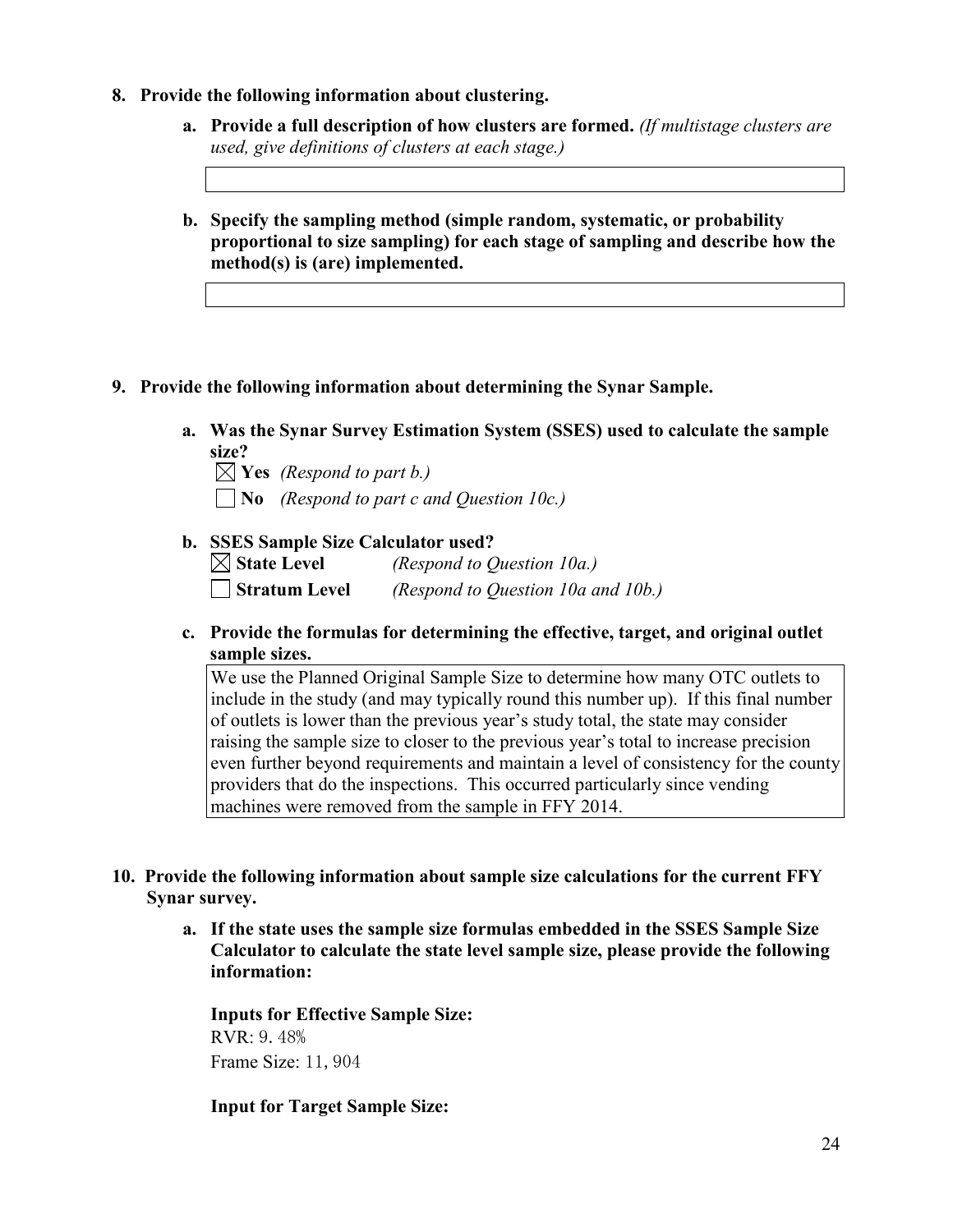Design Effect: 1

**Inputs for Original Sample Size:** Safety Margin: 92.5% Accuracy (Eligibility) Rate: 80.41% Completion Rate: 99.53%

**b. If the state uses the sample size formulas embedded in the SSES Sample Size Calculator to calculate the stratum level sample sizes, please provide the stratum level information:**

No stratum level sample sizes were calculated in FFY 2014.

**c. If the state does not use the sample size formulas embedded in the SSES Sample Size Calculator, please provide all inputs required to calculate the effective, target, and original sample sizes as indicated in Question 9.**

We use the sample size formulas embedded in the SSES Sample Size Calculator.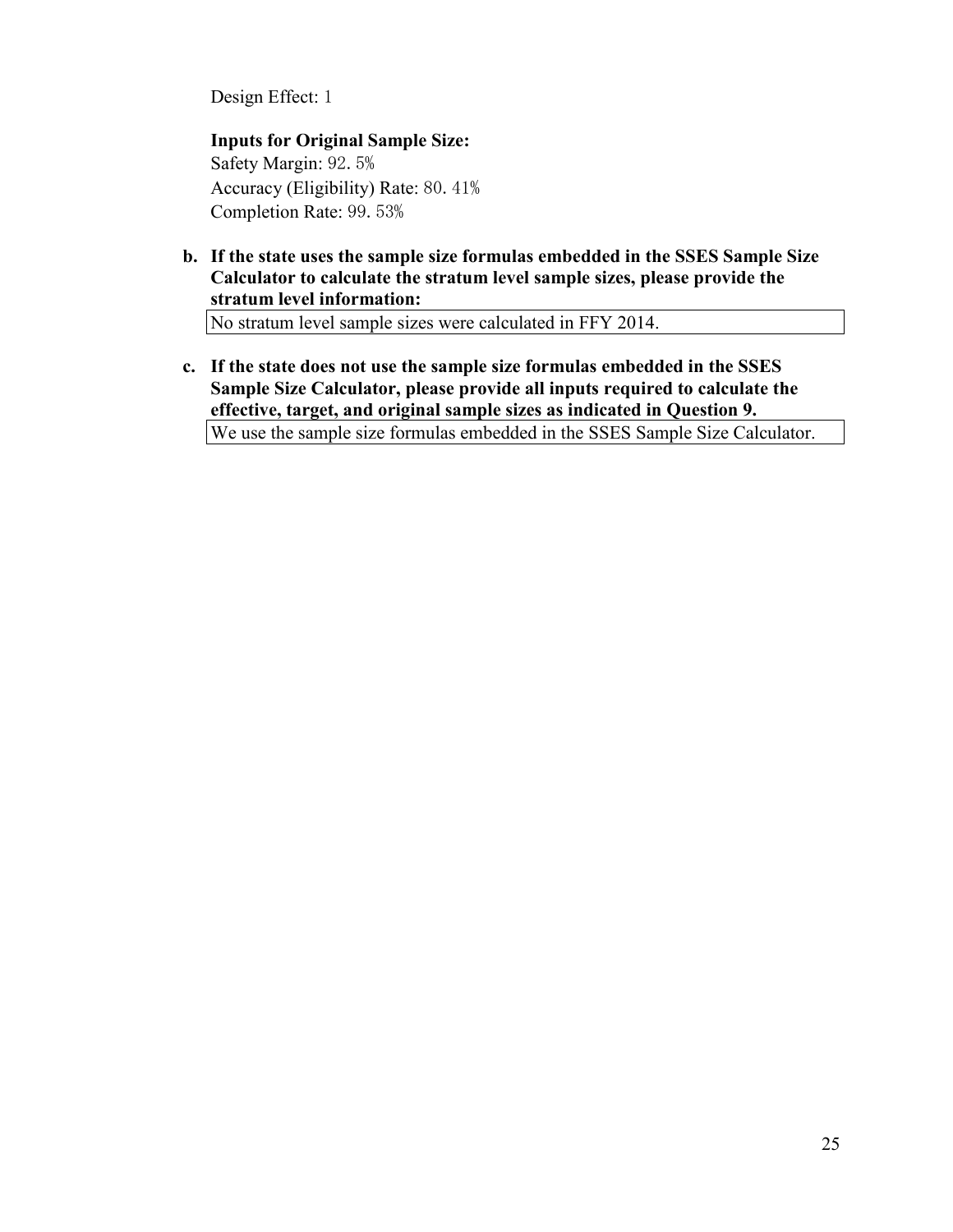### **APPENDIX C: SYNAR SURVEY INSPECTION PROTOCOL**

**State:** South Carolina **FFY:** 2015

*Note: Upload to WebBGAS a copy of the Synar inspection form under the heading "Synar Inspection Form" and a copy of the protocol used to train inspection teams on conducting and reporting the results of the Synar inspections under the heading "Synar Inspection Protocol."* 

#### **1. How does the state Synar survey protocol address the following?**

#### **a. Consummated buy attempts?**

 $\boxtimes$  Required

 $\Box$  Permitted under specified circumstances (Describe: )

Not permitted

#### **b. Youth inspectors to carry ID?**

 $\Box$  Required

 $\Box$  Permitted under specified circumstances (Describe: )

 $\boxtimes$  Not permitted

#### **c. Adult inspectors to enter the outlet?**

Required

 $\boxtimes$  Permitted under specified circumstances (Describe: The safety of the youth is the most important aspect of the Synar program. If the local team determines an adult should enter the outlet with the youth in order to ensure their safety, then that is what should be done. If they can watch the youth from the vehicle, that is fine too.

Not permitted

#### **d. Youth inspectors to be compensated?**

#### **□** Required

 $\boxtimes$  Permitted under specified circumstances (Describe: he local agencies can provide incentives for the volunteers such as gift certificates, t-shirts, etc. The amount can not exceed  $$30.00/vol$ unteer.

Not permitted

#### **2. Identify the agency(ies) or entity(ies) that actually conduct the random, unannounced Synar inspections of tobacco outlets.** *(Check all that apply.)*

 $\Box$  Law enforcement agency(ies)

 $\boxtimes$  State or local government agency(ies) other than law enforcement

 $\Box$  Private contractor(s)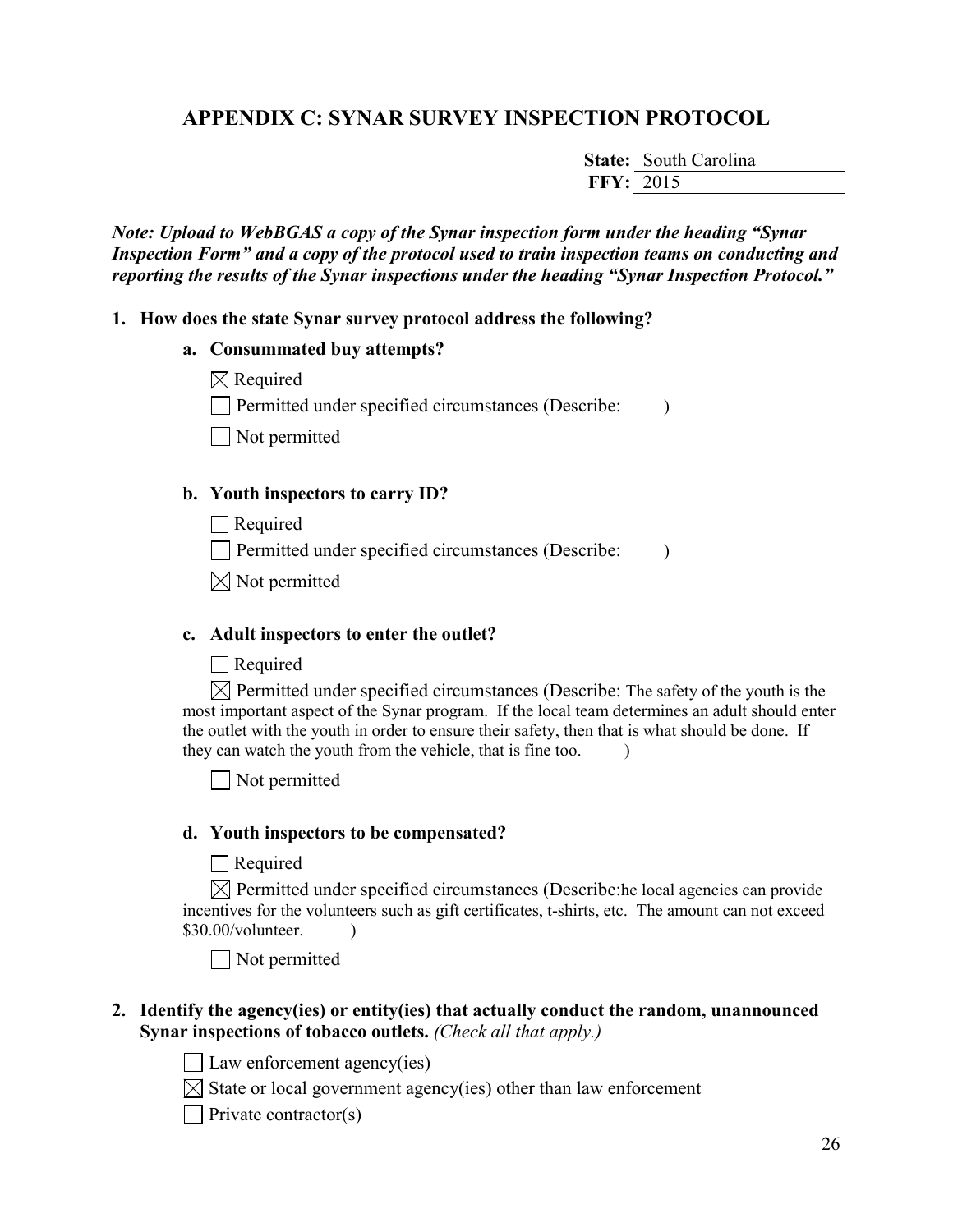$\Box$  Other

List the agency name(s): **The 33 county alcohol and drug commissions under the SC Department of Alcohol and Other Abuser Services (listed at http://daodas.state.sc.us/LocalResourceName.asp)**

**3. Are Synar inspections combined with law enforcement efforts (i.e., do law enforcement representatives issue warnings or citations to retailers found in violation of the law at the time of the inspection?)?**

|  |  | $\Box$ Always $\Box$ Usually $\Box$ Sometimes $\Box$ Rarely $\boxtimes$ Never |  |  |
|--|--|-------------------------------------------------------------------------------|--|--|
|--|--|-------------------------------------------------------------------------------|--|--|

- **4. Describe the type of tobacco products that are requested during Synar inspections.**
	- **a. What type of tobacco products are requested during the inspection?**
		- $\boxtimes$  Cigarettes Small Cigars/Cigarillos Smokeless Tobacco **Other**
	- **b. Describe the protocol for identifying what types of products and what brands of products are requested during an inspection.**

The youth are instructed to purchase cigarettes only. The training manual states that the youth should match the requested brand of cigarrettes as appropriate for the race and gender of the youth volunteer.

### **5. Describe the methods used to recruit, select, and train youth inspectors and adult supervisors.**

Inspections are conducted by county alcohol and drug agencies. Each agency appoints a survey coordinator, who is responsible for the recruitment and training of both youth inspectors and adult supervisors. Coordinators recruit youth from the families and friends of agency employees, local chuches, schools, youth programs and any other source of potential volunteers. Adult volunteers are usually agency staff and some parents of youth volunteers.

Each county is required to use a roughly equal number of males and females and a roughly equal number of 15, 16, and 17 year olds. Counties are asked to use inspectors that match the racial make-up of the outlet community if there is a predominant race. In addition, coordinators are instructed to permit each youth inspector to make no more than nine completed eligible purchase attempts, to guard against the personal characteristics of a single youth in creating a bias in that county.

Prior to the start of youth recruitment and data collection, new agency coordinators receive a training session at the central office in Columbia. During this training, they are provided with notebooks containing survey instructions, background materials, and data collection forms. Experienced agency coordinators are required to participate in a conference call to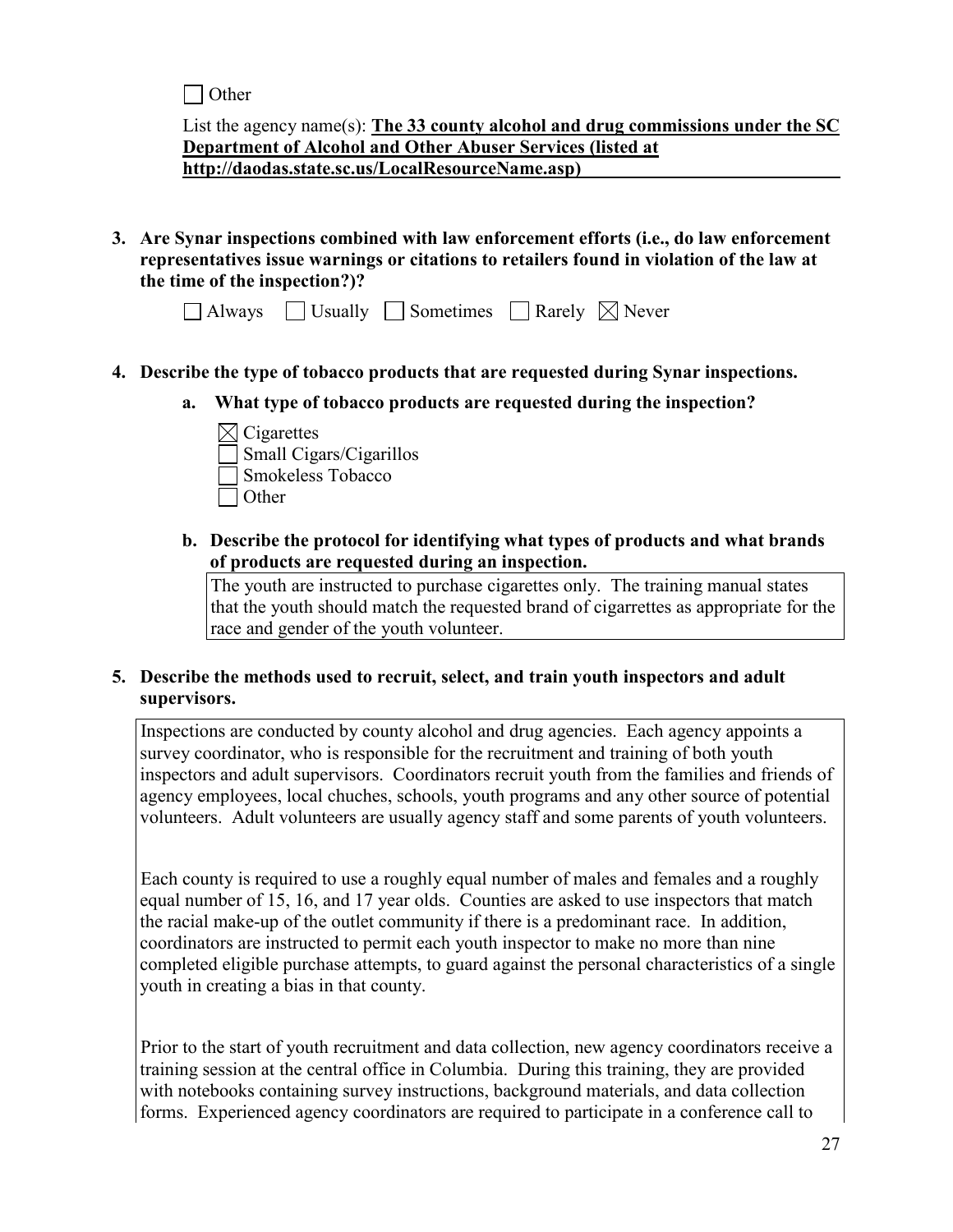review the key directives and requirements. They receive the same materials. During each training, coordinators are instructed on methodology. County coordinators then provide training at the local level for their own volunteers, with assistance from the central office if necessary.

- **6. Are there specific legal or procedural requirements instituted by the state to address the issue of youth inspectors' immunity when conducting inspections?**
	- **a. Legal**

 $\boxtimes$  Yes  $\Box$  No

*(If Yes, please describe.)*

Our state allows for the purchase of tobacco by a minor "participating within the course and scope of an authorized inspection or compliance check." The "authorized inspection" language was inserted at the request of the state Synar staff. Each local inspection team is required to carry a letter signed by Michelle Nienhius, State Synar Coordinator, stating that the youth are not in violation of the law by participating in these inspections

**b**. **Procedural**

 $\Box$  Yes  $\boxtimes$  No *(If Yes, please describe.)*

- **7. Are there specific legal or procedural requirements instituted by the state to address the issue of the safety of youth inspectors during all aspects of the Synar inspection process?**
	- **a. Legal**

 $\Box$  Yes  $\boxtimes$  No *(If Yes, please describe.)*

**b. Procedural**

 $\boxtimes$  Yes  $\Box$  No

*(If Yes, please describe.)*

We require that an adult staff person or volunteer is inside the establishment from the time the youth enters the store until the time they leave. The other adult on the inspection team will remain in the car.

**8. Are there any other legal or procedural requirements the state has regarding how inspections are to be conducted (e.g., age of youth inspector, time of inspections, training that must occur)?**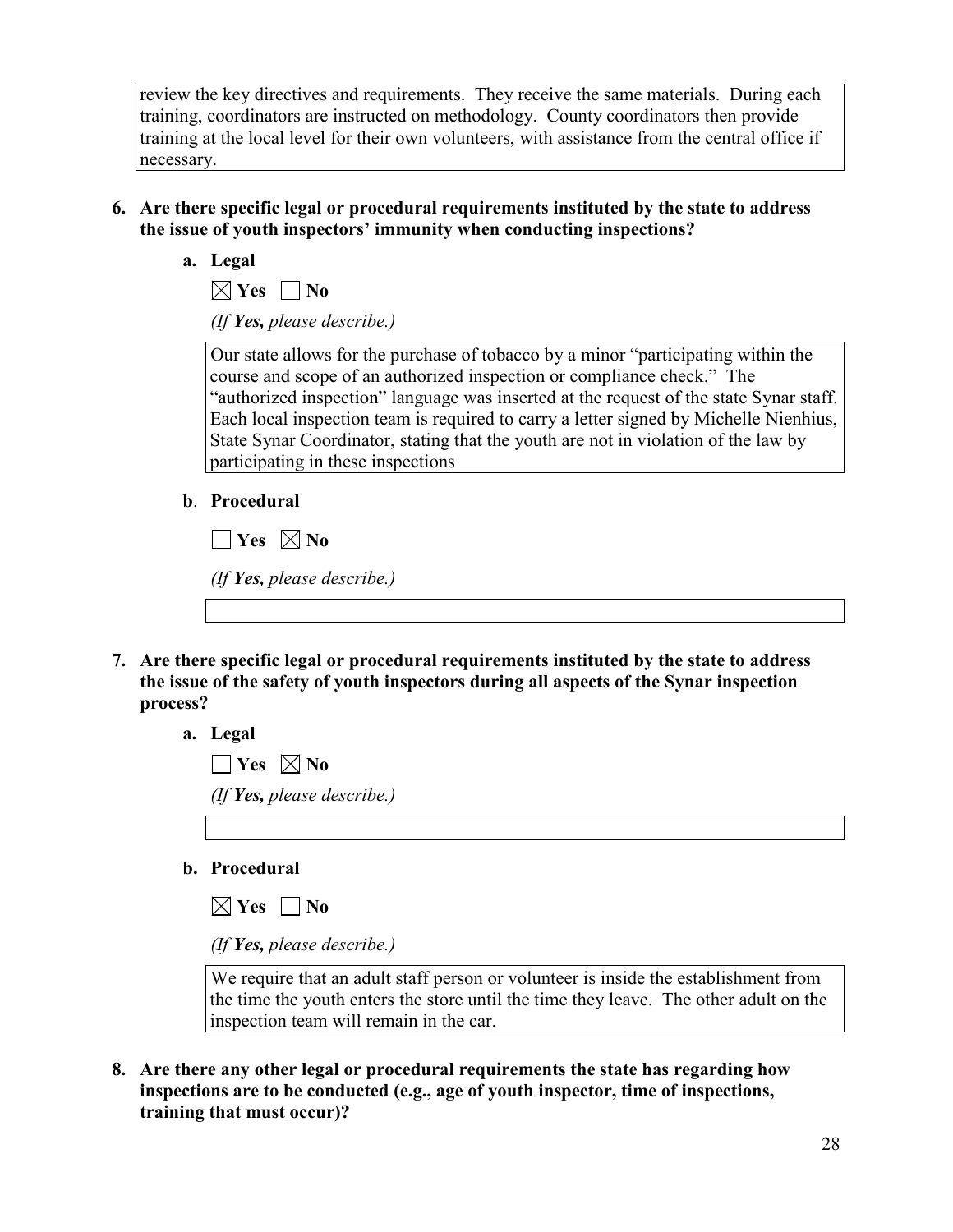#### **a. Legal**

 $\Box$  Yes  $\boxtimes$  No *(If Yes, please describe.)*

#### **b. Procedural**



*(If Yes, please describe.)*

Youth receive training from the county coordinators prior to the inspections. Youth must be between the ages of 16 and 17. There are no specific time of day requirements, but all surveys must be completed between January 1 and February 28.

Youth and their parents or guardians complete permission forms prior to participation.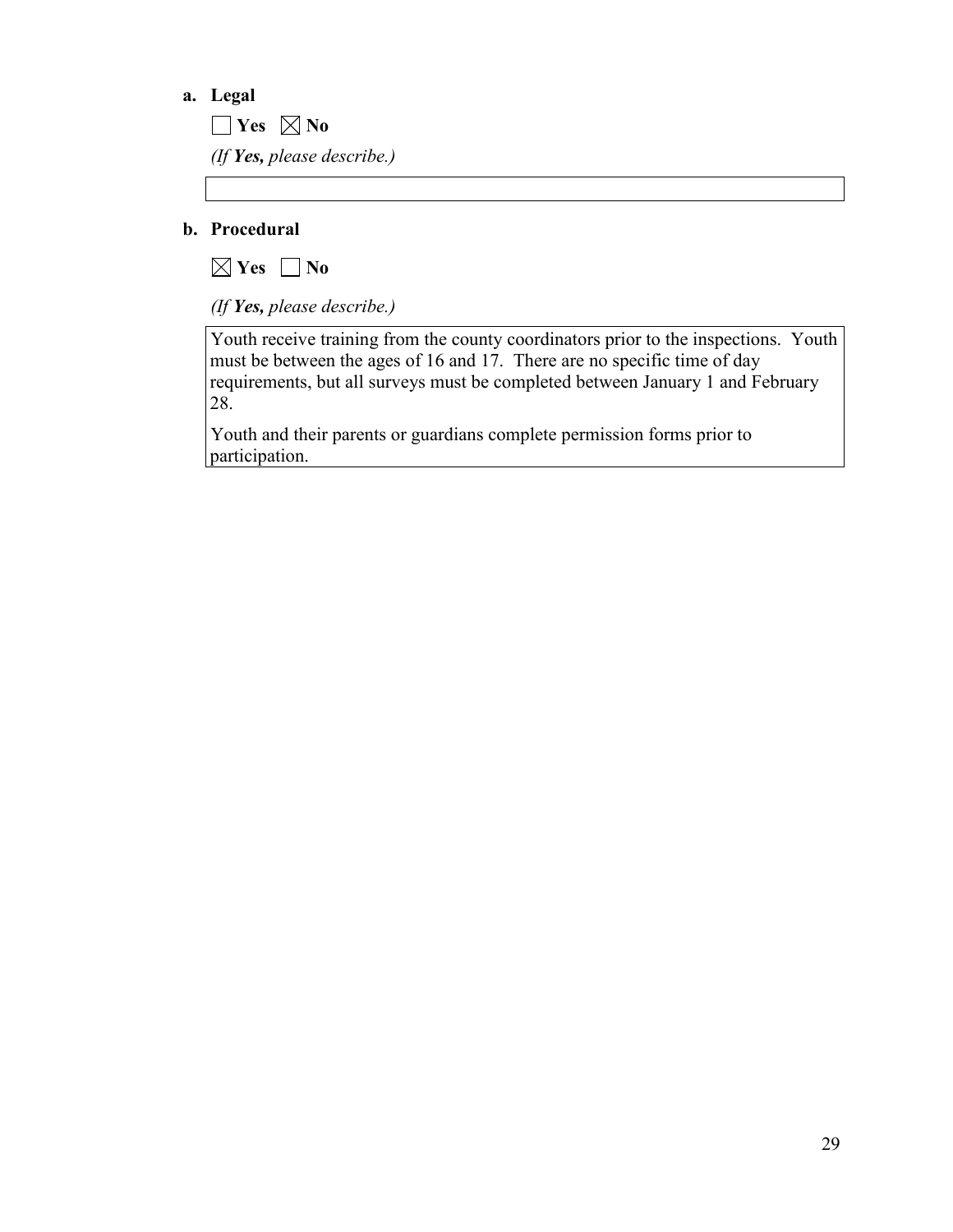### **APPENDIX D: LIST SAMPLING FRAME COVERAGE STUDY**

*(LIST FRAME ONLY)*

|                  | <b>State:</b> South Carolina |
|------------------|------------------------------|
| <b>FFY: 2015</b> |                              |

#### **1. Calendar year of the coverage study:**

- **2. a. Unweighted percent coverage found: %**
	- **b. Weighted percent coverage found: %**
	- **c. Number of outlets found through canvassing:**
	- **d. Number of outlets matched on the list frame:**
- **3. a. Describe how areas were defined.** *(e.g., census tracts, counties, etc.)*
	- **b. Were any areas of the state excluded from sampling?**

| $\Box$ Yes $\Box$ No    |
|-------------------------|
| If Yes, please explain. |

#### **4. Please answer the following questions about the selection of canvassing areas.**

**a. Which category below best describes the sample design?** *(Check only one.)*

**Census** *(Go to Question 6.)*

#### **Unstratified statewide sample:**

- Simple random sample *(Respond to Part b.)*
- Systematic random sample *(Respond to Part b.)*
- Single-stage cluster sample *(Respond to Parts b and d.)*
- Multistage cluster sample *(Respond to Parts b and d.)*

#### **Stratified sample:**

- Simple random sample *(Respond to Parts b and c.)*
- Systematic random sample *(Respond to Parts b and c.)*
- Single-stage cluster sample *(Respond to Parts b, c, and d.)*
- Multistage cluster sample *(Respond to Parts b, c, and d.)*
- **Other** *(Please describe and respond to Part b.)*
- **b. Describe the sampling methods.**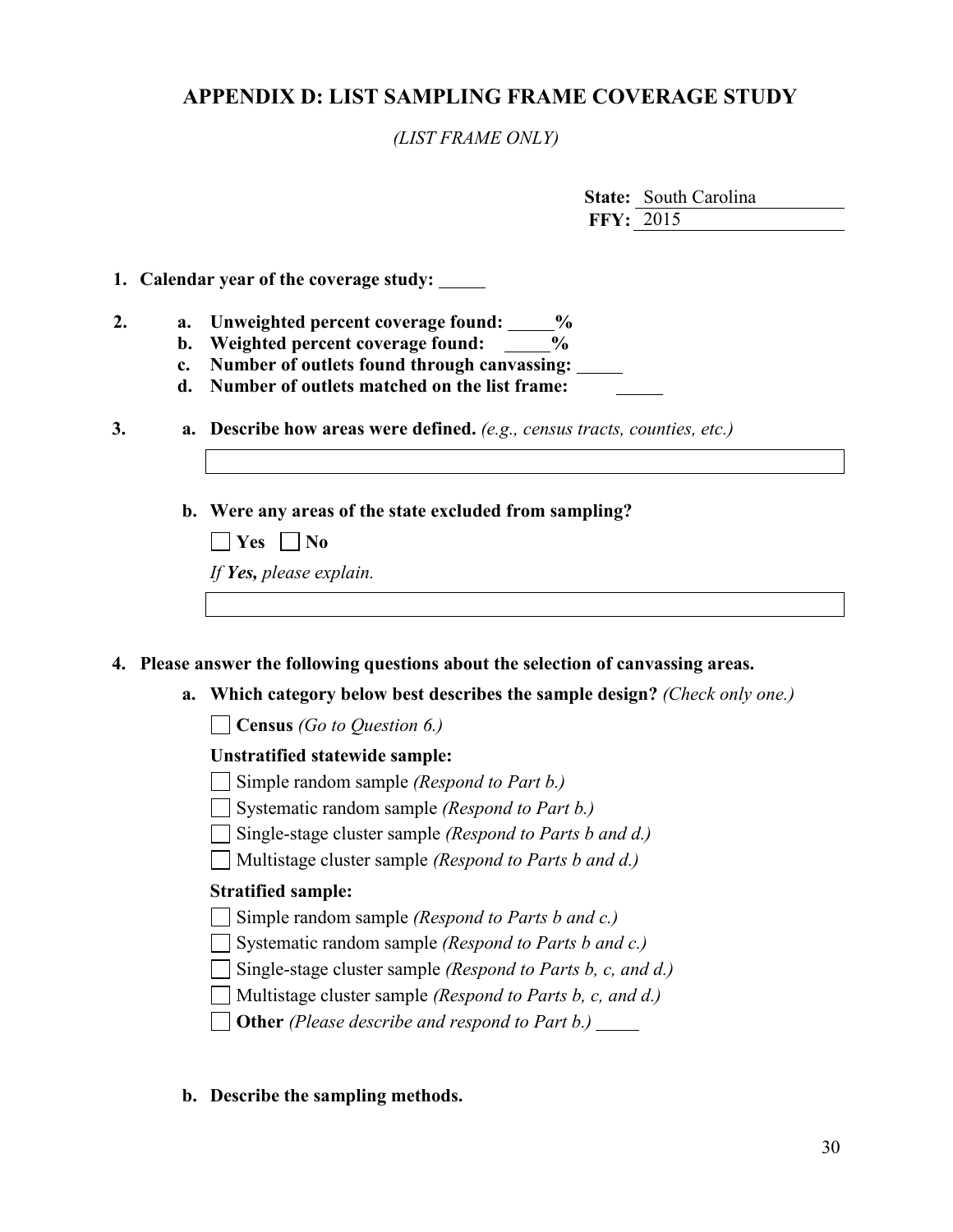| $\mathbf{c}$ . | Provide a full description of the strata that were created.                                                                                                         |
|----------------|---------------------------------------------------------------------------------------------------------------------------------------------------------------------|
|                | d. Provide a full description of how clusters were formed.                                                                                                          |
|                |                                                                                                                                                                     |
| Yes            | 5. Were borders of the selected areas clearly identified at the time of canvassing?<br>$\vert$   No                                                                 |
|                | Were all sampled areas visited by canvassing teams?                                                                                                                 |
|                | <b>Yes</b> (Go to Question 7.) <b>No</b> (Respond to Parts a and b.)                                                                                                |
| $a_{\cdot}$    | Was the subset of areas randomly chosen?                                                                                                                            |
|                | Yes<br>$\vert$   No                                                                                                                                                 |
|                | b. Describe how the subsample of visited areas was drawn. Include the number of<br>areas sampled and the number of areas canvassed.                                 |
|                |                                                                                                                                                                     |
| Yes            | 7. Were field observers provided with a detailed map of the canvassing areas?<br>$\overline{\phantom{a}}$ No                                                        |
|                | If No, describe the canvassing instructions given to the field observers.                                                                                           |
|                |                                                                                                                                                                     |
| Yes            | Were field observers instructed to find all outlets in the assigned area?<br>N <sub>0</sub>                                                                         |
|                | If No, respond to Question 9.<br>If Yes, describe any instructions given to the field observers to ensure the entire area was<br>canvassed, then go to Question 10. |
|                |                                                                                                                                                                     |
| $\mathbf{b}$ . | 9. If a full canvassing was not conducted:<br>a. How many predetermined outlets were to be observed in each area?<br>What were the starting points for each area?   |
|                |                                                                                                                                                                     |

**c. Were these starting points randomly chosen?** 

**Yes No**

 $\Gamma$ 

**d. Describe the selection of the starting points.**

┑